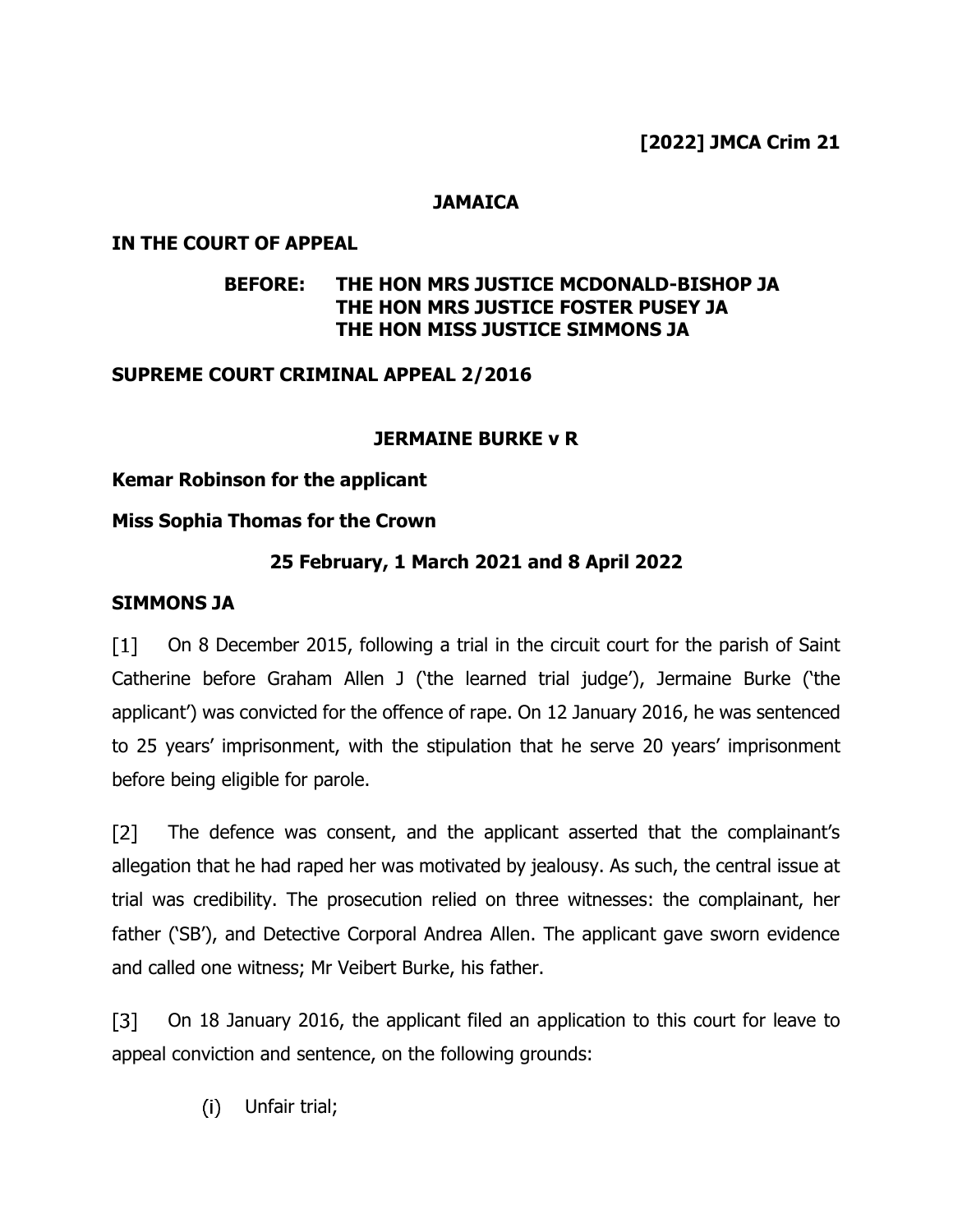- $(ii)$ The verdict was unreasonable and was not supported by the evidence;
- (iii) The jury was misdirected; and
- (iv) The sentence is manifestly excessive.

 $\lceil 4 \rceil$ The application, which was considered by a single judge of appeal on 19 April 2018, was refused on the basis that the learned trial judge gave adequate directions on the main issue of credibility, as well as the inconsistencies and discrepancies in the evidence. The single judge found that any concern in relation to the learned trial judge's direction to the jury at pages 28 to 29 of the transcript that "…[their] first duty [was] to arrive at a unanimous verdict…" was mitigated by her directions at page 29. The sentence which was imposed by the court was found to be within the usual range of sentences imposed for the offence of rape.

 $[5]$ The applicant has renewed his application before this court, as is his right. After hearing submissions from counsel, the court requested that the parties file written submissions supported by authorities in respect of the issue of honest belief, on or before 1 March 2021. They did so, and the court's decision was reserved as of that date. The delay in the delivery of this judgment is sincerely regretted, and the court apologises for it.

# **Undisputed facts**

[6] It is not disputed that, on 28 July 2013, the applicant and the complainant were both present at a party in the community of James Mountain, Sligoville in the parish of Saint Catherine. Sometime after the party ended, the applicant and the complainant engaged in sexual intercourse at the home of the applicant. The parties were well-known to each other, having been in a previous sexual relationship.

# **The prosecution's case at trial**

The evidence of the main witnesses for the prosecution is summarised below.  $\mathsf{I}7\mathsf{I}$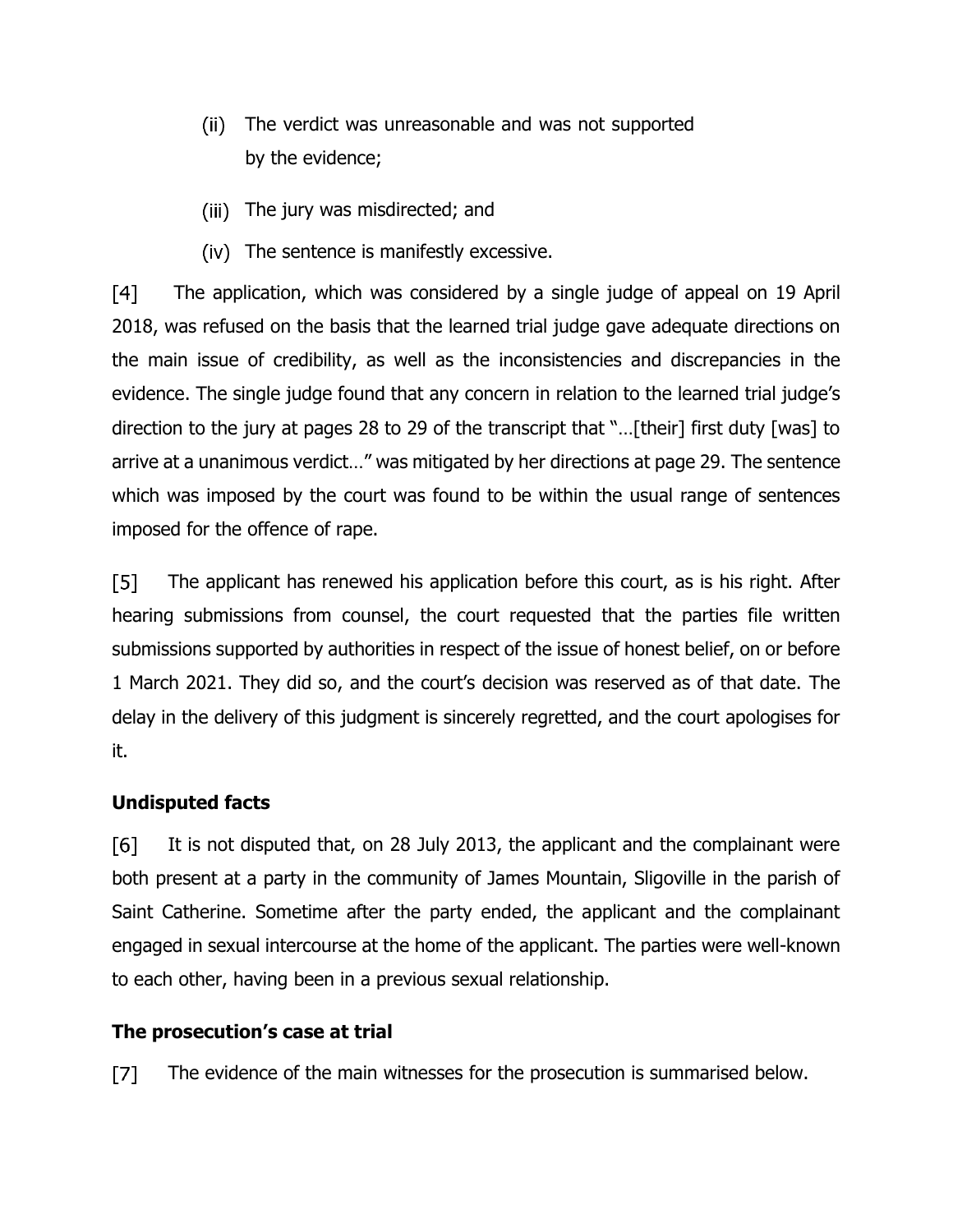### The complainant

 $\lceil 8 \rceil$ The complainant's evidence was that, on 27 July 2013, she attended a party in her community of James Mountain, Sligoville where she joined her brother and his girlfriend. Whilst there, she saw the applicant otherwise known to her as 'Tucker', whom she had known for more than 10 years. She stated that they had been in a relationship for about seven years prior to the incident. The applicant, she said, asked her to dance with him and she refused.

[9] After the party ended, she left for home in the company of her brother and his girlfriend. The applicant, she said, walked behind them. At a certain point in the journey, the complainant's brother and his girlfriend turned off the road, at which time the applicant began to walk beside the complainant. The applicant was said to have engaged the complainant in conversation during which she told him that she did not wish to be his friend and that she had moved on with her life.

 $\lceil 10 \rceil$ Upon approaching the gate to the applicant's home, he grabbed the complainant's hand and pulled her towards the gate, which resulted in her hitting the side of her head on the said gate. The complainant stated that she resisted and screamed repeatedly for him to let her go. He, however, managed to pull her inside his room and closed the door. They engaged in a tussle and the applicant removed a ratchet knife from his back pocket and used it to cut the two sides of the complainant's shorts. During the tussle, the complainant sustained a cut to her left hand and her middle finger.

 $\lceil 11 \rceil$ The complainant was able to escape to the bathroom and locked herself inside. She began screaming for help from the applicant's brother and father who both lived on the property and was able to get his father's attention. When his father came to the window the complainant told him that the applicant was trying to rape her and she showed him the cut on her finger. The applicant managed to break into the bathroom and went to the window to speak to his father who enquired of him what was taking place. It was the complainant's evidence that his father told him, "[you] can go to prison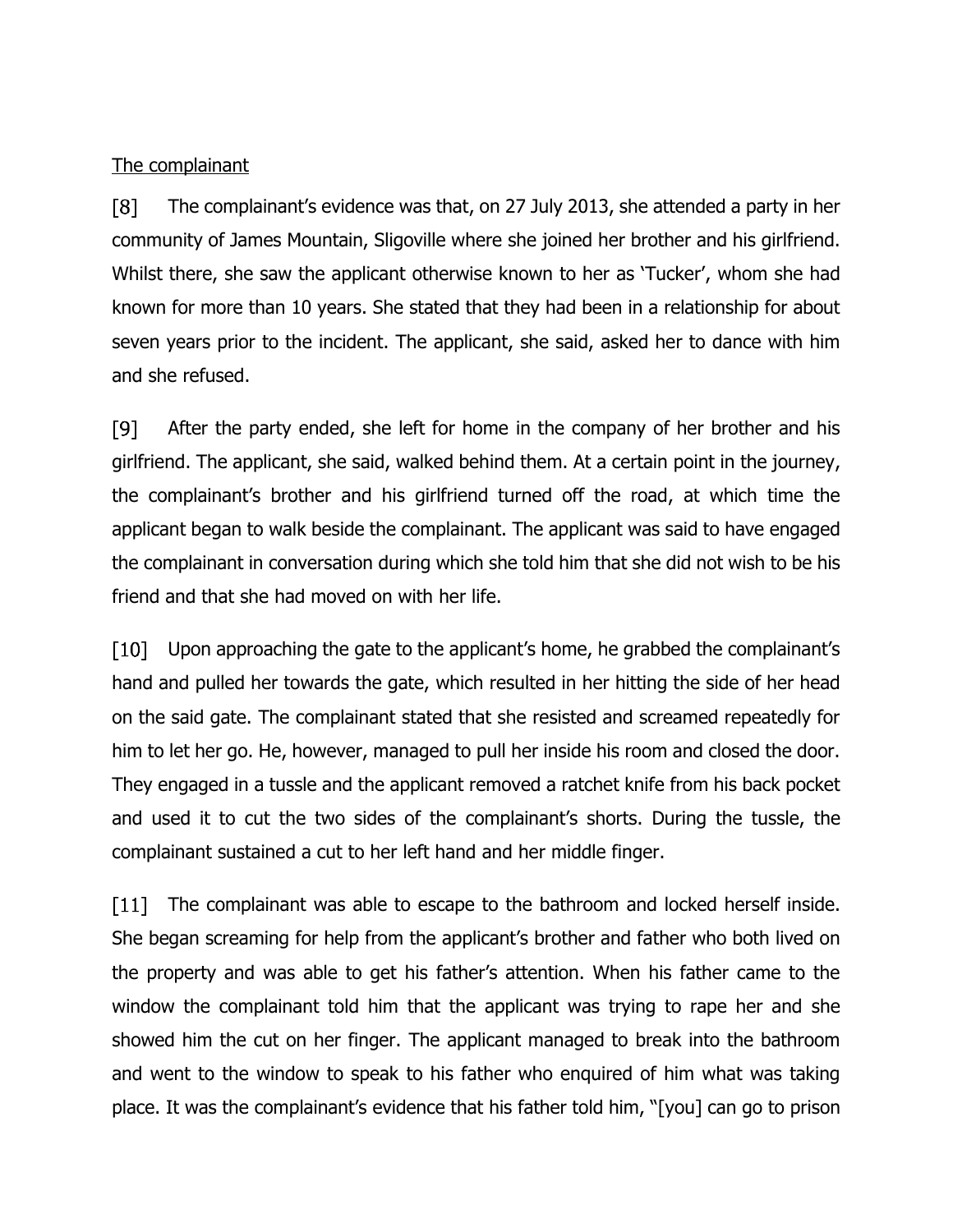for this, [you] can go to jail". He was said to have responded to his father, using indecent language.

 $\lceil 12 \rceil$ The applicant, with the knife in his hand, then pulled the complainant into the room by her blouse, which he later cut with the knife. They wrestled and he pushed her onto his bed, came on top of her, knife in hand, and forced her legs apart. The complainant, whilst crying and screaming for help, told the applicant that she did not want to have sex with him. The applicant held her down by her hands and forcibly had sexual intercourse with her. She pushed him off and told him that she needed to use the bathroom. He refused to let her go into the bathroom and she resorted to urinating on the bedroom floor. He then held her by the neck and started to choke her. At this time, the knife was in his other hand. He then resumed having sexual intercourse with her.

[13] The complainant grabbed the knife from the applicant, ran back into the bathroom and threw the knife through the window. The applicant ran outside and the complainant used a dresser to barricade the room door so as to prevent him from re-entering the room. She then called SB on the telephone and told him that she had been raped by the applicant. She remained in the bathroom and could see when SB arrived at the property with her step-mother, her brother and his girlfriend. The complainant removed the dresser and her brother's girlfriend entered the room and gave her a towel to cover herself.

 $\lceil 14 \rceil$ She explained that she had not tried to open the room door, as the applicant had a knife and she was afraid.

 $[15]$ The complainant went to the Sligoville Police Station where she made a report and gave a statement. She then went to the Spanish Town Hospital where she was medically examined.

## Complainant's father

SB recounted that, on 28 July 2021, he received a phone call from the complainant [16] who told him that she had been raped by the applicant, who he knew as 'Tucker'. He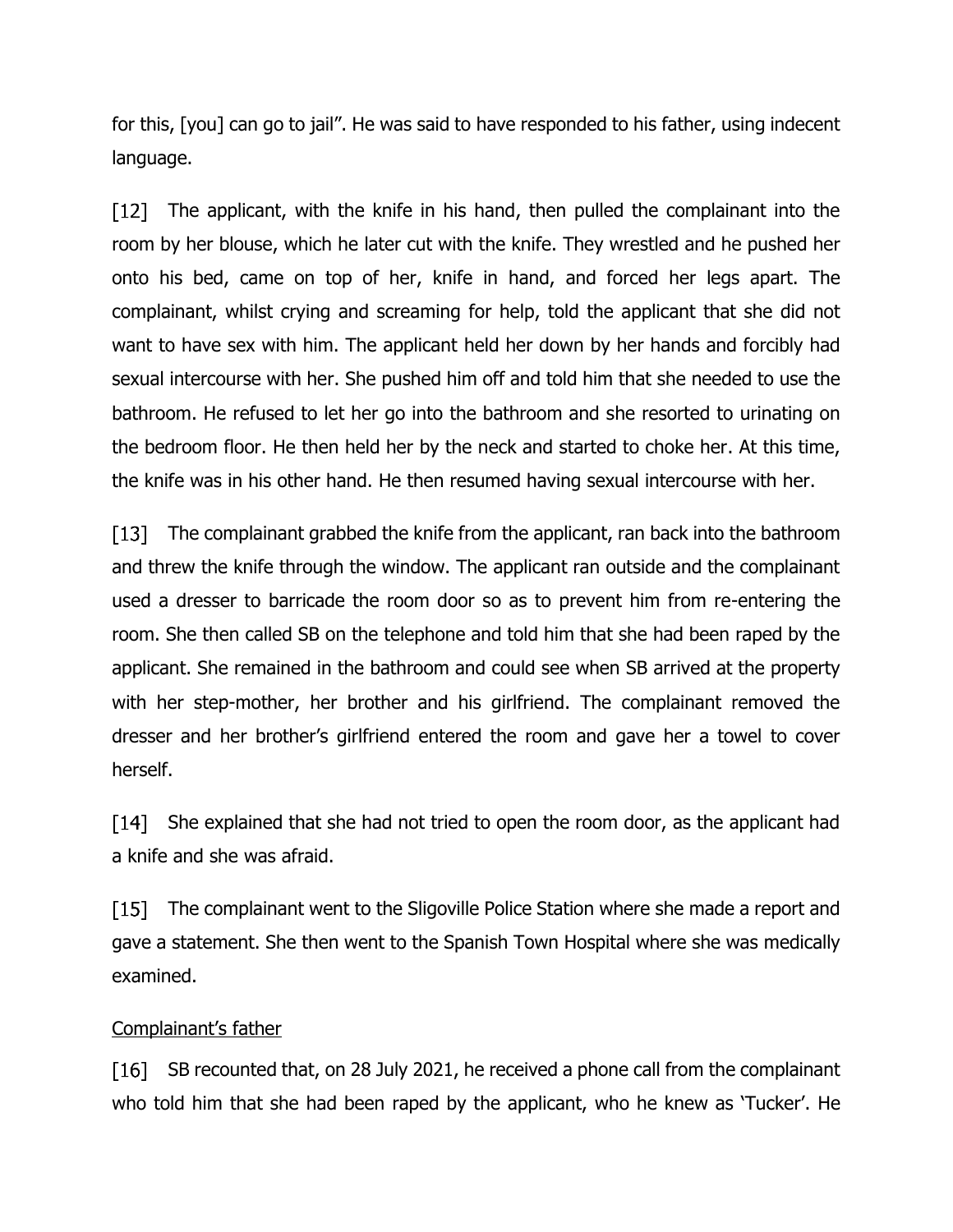drove to the applicant's property with his girlfriend and, upon arrival, he saw the applicant outside with a knife in his hand. He stated that the applicant immediately ran towards the back of the house. SB stated that he then looked up, and saw the complainant at the window. She appeared to be naked and was crying for help.

[17] He left and went to the Sligoville Police Station where he made a report that " a young man, Tucker, hold on pon my daughter from the night before". Whilst at the station, he received a telephone call from his girlfriend advising him that the complainant had been taken out of the house. He then accompanied the police to the applicant's house.

# **The defence**

[18] The applicant's defence was that he and the complainant had consensual sexual intercourse and she was lying to the court, as she was jealous of his relationship with his girlfriend. The applicant and his father gave evidence on behalf of the defence.

## The applicant's evidence

The applicant's evidence was that, on 28 July 2013, he was at a party in James [19] Mountain, Sligoville, with his brother and friends. Whilst there, he saw the complainant whom he had known for about 13 or 14 years. His evidence was that they had been involved in an intimate relationship for about three to four years. The applicant stated that up to the time of the alleged rape, he and the complainant were still involved in a sexual relationship.

His evidence was that, when he asked the complainant to dance, her response [20] was "No, mi nuh want yuh gal dem si me and yuh". He reassured her that his 'woman' was overseas and the two then danced until the party ended. They left in the company of her brother and his girlfriend. He stated that the complainant's brother and his girlfriend eventually turned off and went in the direction of their home. He and the complainant continued to walk together and engaged in conversation. The applicant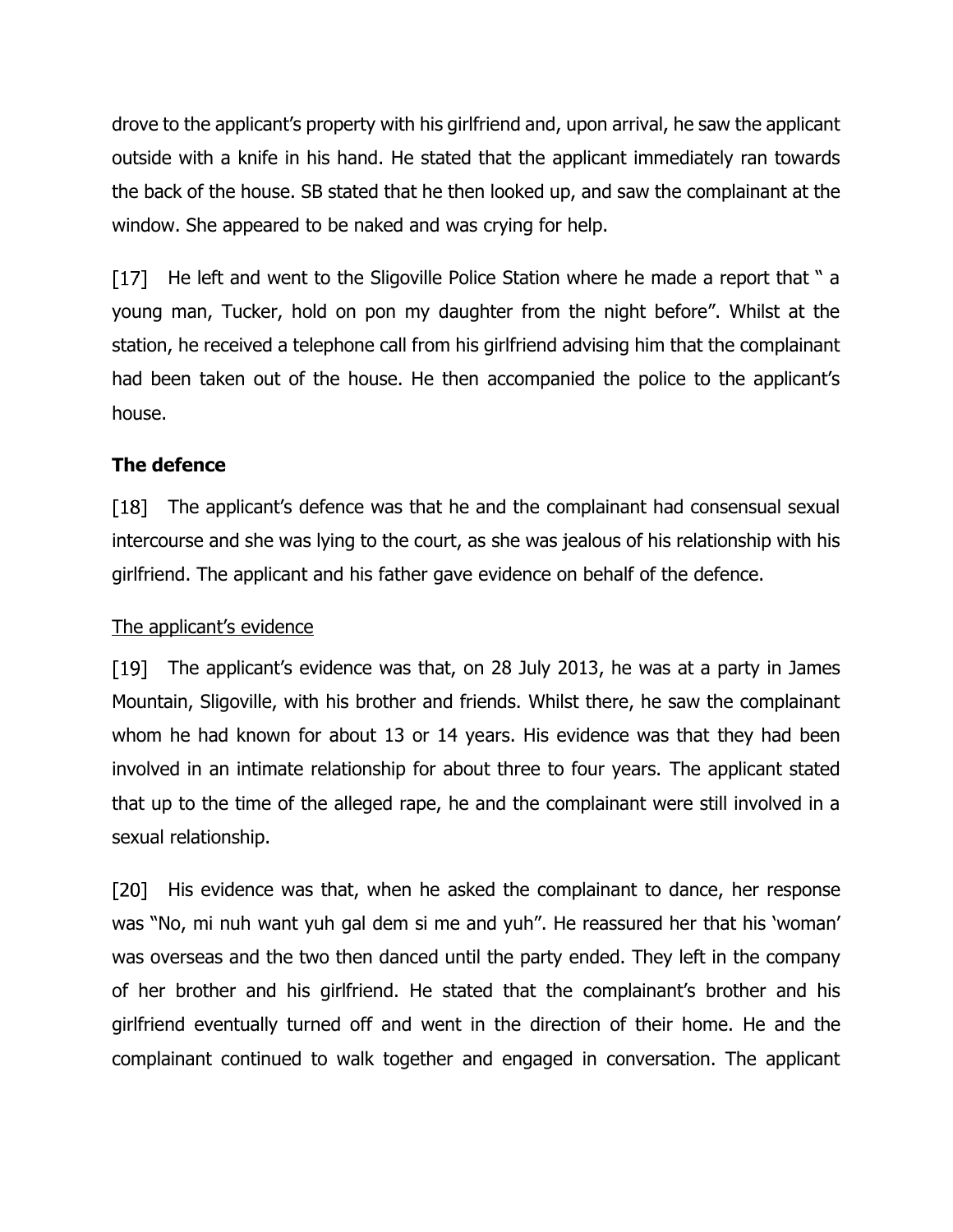recounted that the complainant had said that he was only interested in her now because his girlfriend had returned overseas.

 $\lceil 21 \rceil$ The applicant stated that when they entered his house and went into his room, the complainant questioned him as to why it was so untidy. His response was that his girlfriend had been there a few weeks before and had left a few items behind. He stated that the complainant became upset, reached for a knife that was on the dresser and threatened to destroy his girlfriend's items. It was his evidence that the complainant was jealous of his other intimate relationship.

[22] He and the complainant began to fight, and the complainant received a cut on her finger which bled. He took her to the bathroom to clean the cut. The complainant who was crying, went to the bathroom window and told the applicant's father who was outside, that the applicant had cut her with a knife. His father warned him that his actions could amount to time in jail to which he responded, "[n]o man, mi a nuh idiot, mi naa duh dat". His father then told him to be careful and questioned why he and the complainant were always fighting.

The applicant stated that after he calmed down the complainant, they sat on his bed. The complainant then declared that she was ready to go home and got up from the bed. He did not want her to leave, and he held on to her shorts and asked her if they were not going to have sex. She said "no". The applicant asked her two more times and persuaded her to have sex with him. He indicated that she removed her shorts but she was still hesitant to have sex. He recounted that:

> "While she was on the bed sitting down, she lapped her two legs together and kept saying no. I talk [sic] to her, I begged her, that's when she opened up her legs. I go over her, try to insert my penis; that's when she said 'a weh you a do? Weh you a goh without condom?'…I found the condom, put it on…I insert my penis."

[24] The sexual intercourse between them ended abruptly as the condom burst and the complainant was said to have lost interest. In order to prevent the complainant from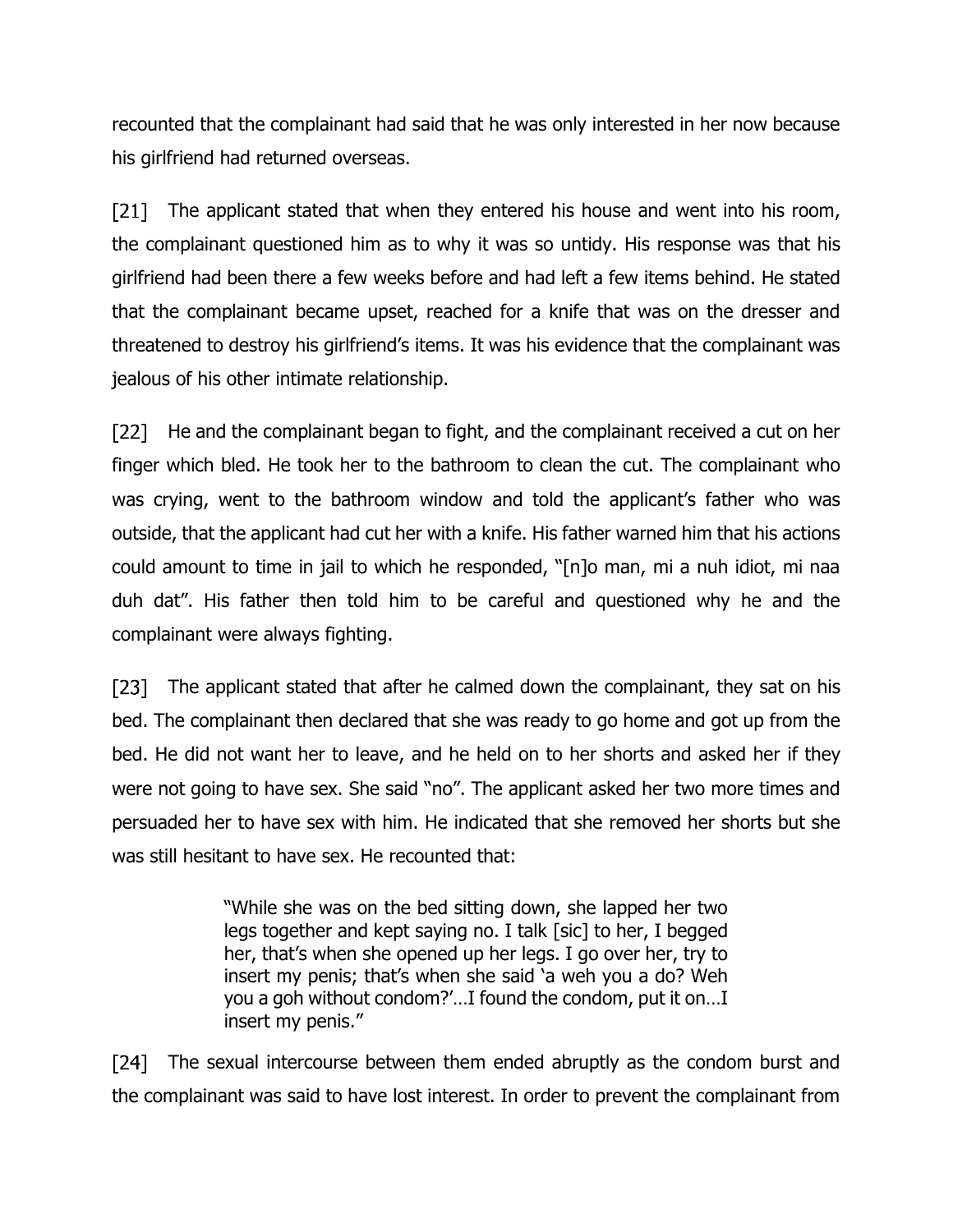leaving, the applicant took up her shorts and cut both sides with a knife. The complainant then took up the knife and threw it out the bathroom window. They resumed having sex again. He and the complainant subsequently argued about his intention to marry his overseas partner. It was at this time, that he went upstairs to get a pair of shorts for the complainant to wear home. When he returned to the room, he realised that the door was locked. He overheard the complainant on the phone telling someone that he had raped and cut her. He stated that he saw when SB arrived at the house. He ran as SB was alighting from the vehicle because he was afraid of him.

# **The grounds of appeal**

[25] At the commencement of the hearing of the application, Mr Kemar Robinson, counsel for the applicant, with leave of the court, abandoned the original grounds of appeal, and, was granted permission to argue the following supplemental grounds of appeal in place thereof:

> "1. The learned trial judge failed in her direction to the jury to analyze the evidence properly so that the jury would be able to properly appreciate the effect of the inconsistencies and discrepancies which arose on the evidence of the complainant and the possible effect this could have on her credibility.

> 2. The learned trial judge erred in law on her direction to the jury on the very important issue of consent that the appellant raised in his defence, which resulted in a miscarriage of justice.

3. The sentence is manifestly excessive."

[26] During the hearing of the application, the applicant sought and was granted permission to abandon supplemental ground two and rely on the amended supplemental ground two as set out below:

> "The learned trial Judge failed to identify for the jury those aspects of the evidence that may have given rise to the applicant's honest belief that the complainant was consenting."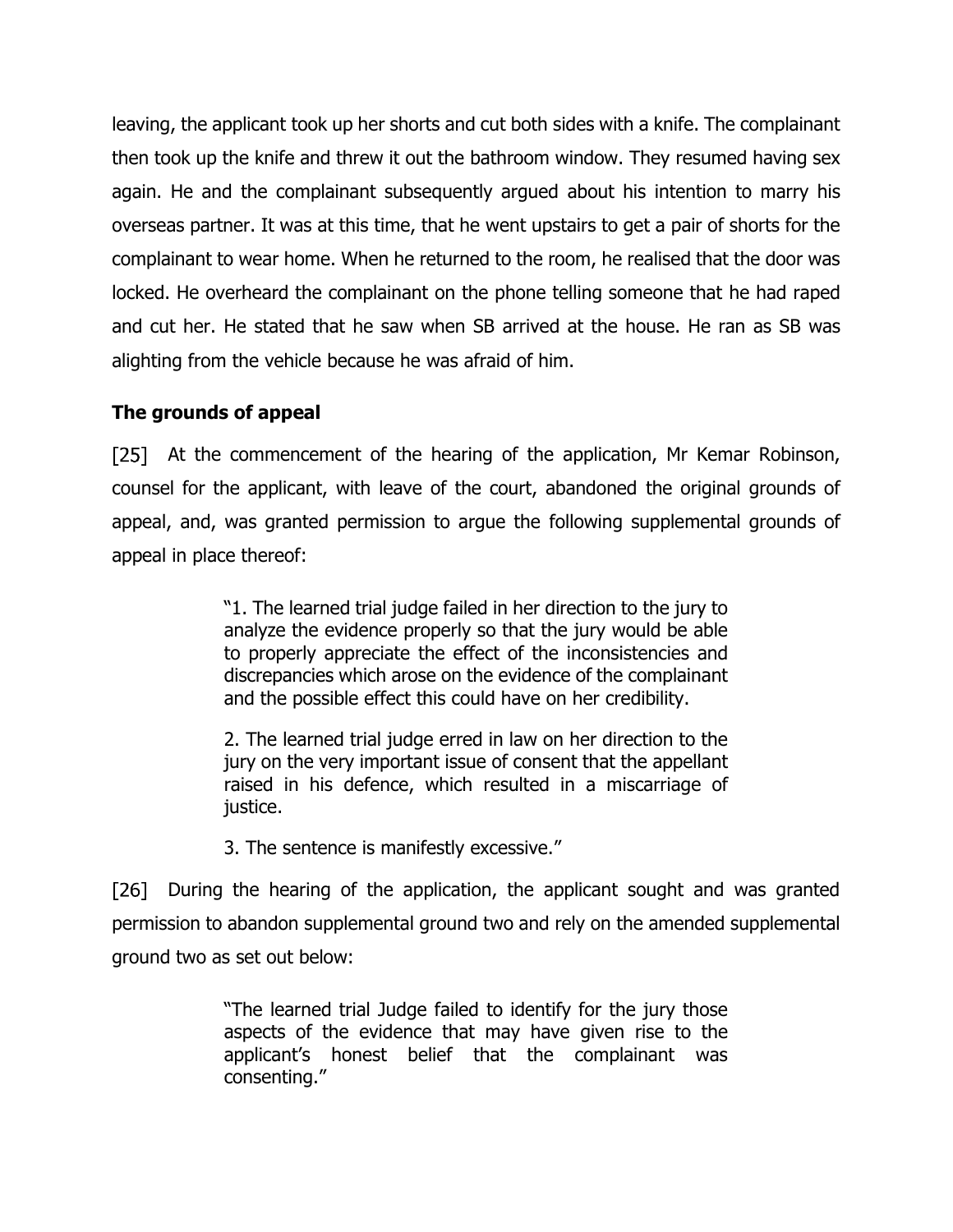**Supplemental ground one: The learned trial judge failed in her directions to the jury to analyse the evidence properly so that the jury would be able to properly appreciate the effect of the inconsistencies and discrepancies which arose on the evidence of the complainant and the possible effect this could have on her credibility**

### **Submissions**

## For the applicant

[27] On behalf of the applicant, Mr Robinson submitted that the learned trial judge failed to identify and analyse for the jury, the material inconsistencies and discrepancies which arose in the prosecution's case. This omission was attributed to the delay of three days between the trial and the learned trial judge's summation. It was submitted that at that time, the evidence would not have been as fresh in the minds of the jurors. Therefore, the jury was denied the opportunity to correctly assess the complainant's credibility, which was central to the defence's case, that the two parties had engaged in consensual sexual intercourse.

[28] The inconsistencies and discrepancies identified by counsel are as follows:

- i. At the preliminary enquiry, the complainant gave evidence that she was involved in a relationship with the applicant from when she was age 15 to when she was 19 years old. However, during crossexamination, she said that the relationship ended when she was 18 years old. This evidence was also inconsistent with her evidence given in examination-in-chief that she was now 24 years old and that the relationship ended seven years prior when she was 17 years old.
- ii. The complainant gave evidence that she refused the applicant's request to dance, and he walked away. However, in crossexamination, she admitted that she told the police that they had danced at the party.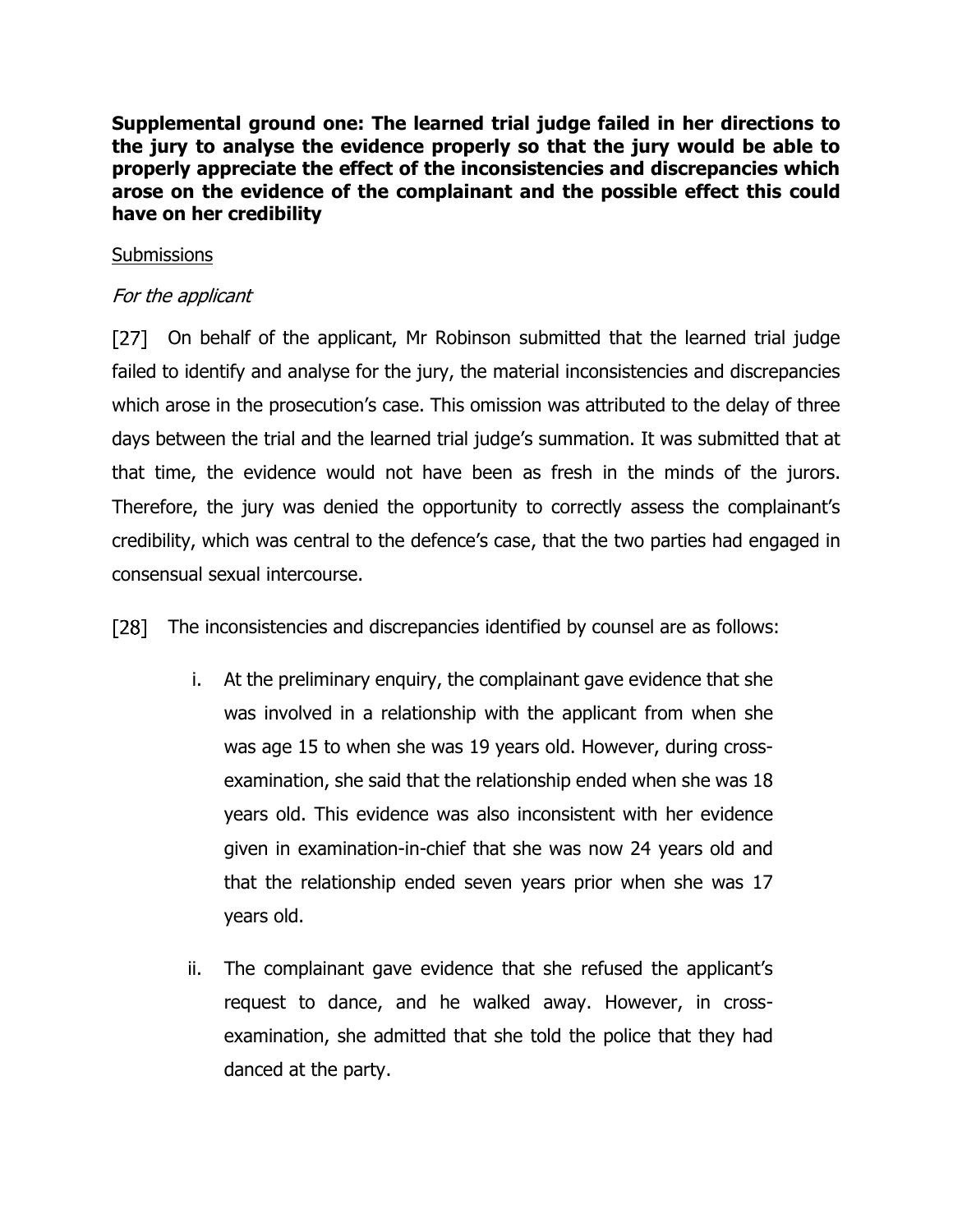- iii. The complainant gave evidence that she had no conversation with the applicant at the party and only told him "no" in response to his request to dance. However, in cross-examination, she admitted that in her statement to the police, she said she told the applicant at the party that they are not friends and that she did not want his girlfriend to see them dancing.
- iv. The complainant gave evidence that she left the party at 5:30 am and at that time it was not that bright outside. SB, however, gave evidence that she told him that the applicant held her at his house from the night before.
- v. The complainant gave evidence that she left the party with her brother, his girlfriend and other persons, however, in crossexamination, she admitted that in her statement to the police she stated that she also left the party with the applicant.
- vi. The complainant gave evidence that when her brother and his girlfriend turned off the road, she was walking alone and the applicant caught up to her. However, she admitted in crossexamination that she had told the police that after her brother turned off, she continued walking with the applicant.
- vii. In her examination in chief, the complainant stated that the applicant pulled her into his house and that she hit her head on the gate. This was not mentioned in her statement to the police although she said this was important.
- viii. The complainant in her evidence omitted to tell the police that she was cut on her wrist with a knife. There was also an inconsistency as to whether it was a cut or a scrape.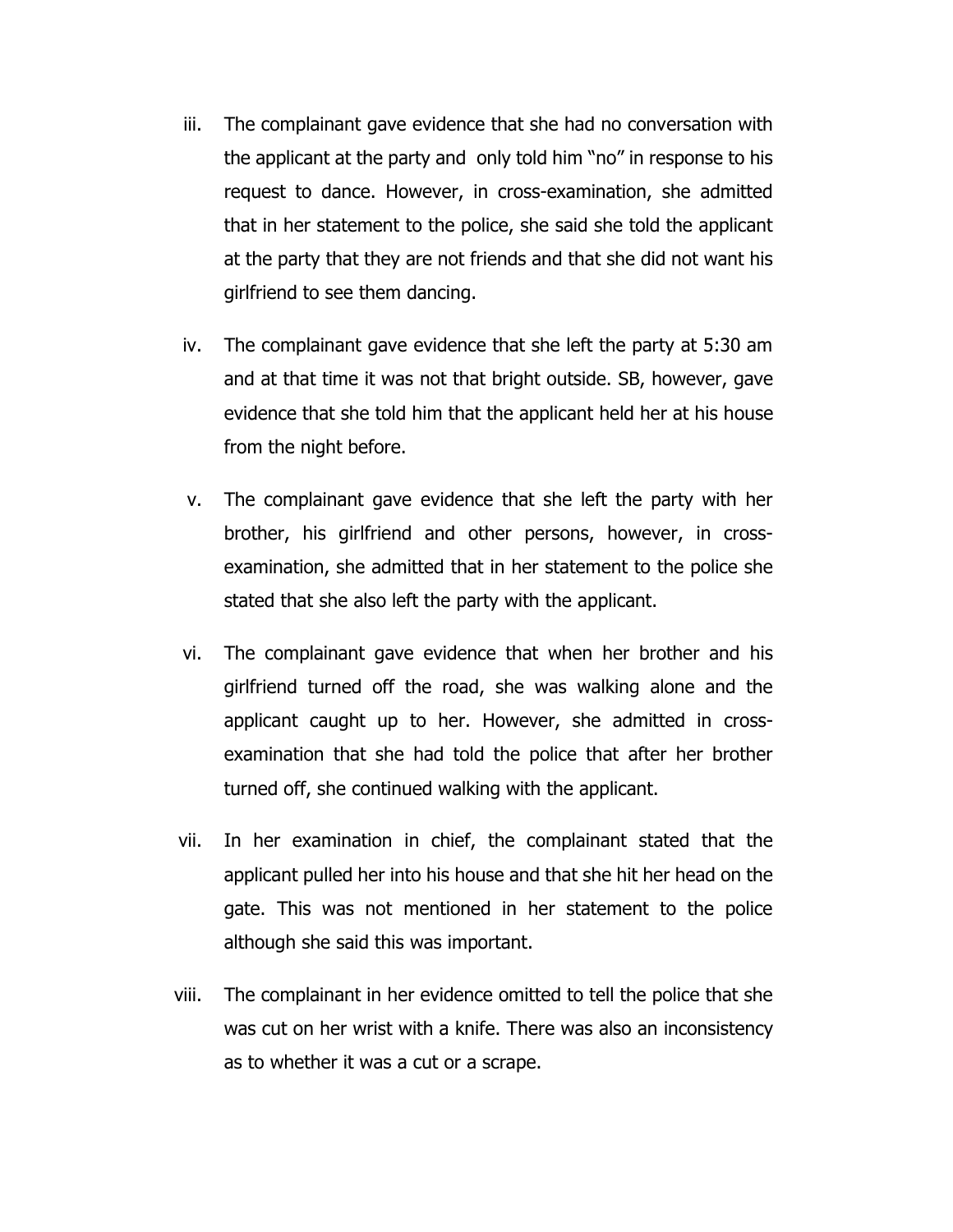- ix. The complainant in her evidence stated that she did not try to leave the room because the complainant had a knife and she was scared. In cross-examination, it was revealed that there was no mention of this in her statement to the police.
- x. The complainant in her statement to the police said that when she got the cut, the applicant used tissue to wipe away the blood. In cross-examination, she said that the applicant wiped the blood off the floor.
- xi. In her statement, the complainant told the police that her shirt tore at the neck when the applicant pulled her from the bathroom. However, in examination-in-chief, she stated that the applicant used a knife to cut her blouse from the bottom up to the neck.
- xii. In the complainant's statement to the police, she said that the applicant forced her to urinate on the floor. However, she gave evidence that it was her choice to do so.
- xiii. The complainant in examination-in-chief stated that whilst she was urinating, the applicant held her by the neck, choked her and started having sex with her again. This was omitted from her statement to the police.
- xiv. In her examination-in-chief, the complainant said that she grabbed the knife from the applicant, ran into the bathroom and threw it out the window. In cross-examination, it was suggested to her that she gave the police a different version of events. It was the complainant's response that she did not remember if she gave the police a different version of events as she had put the matter behind her.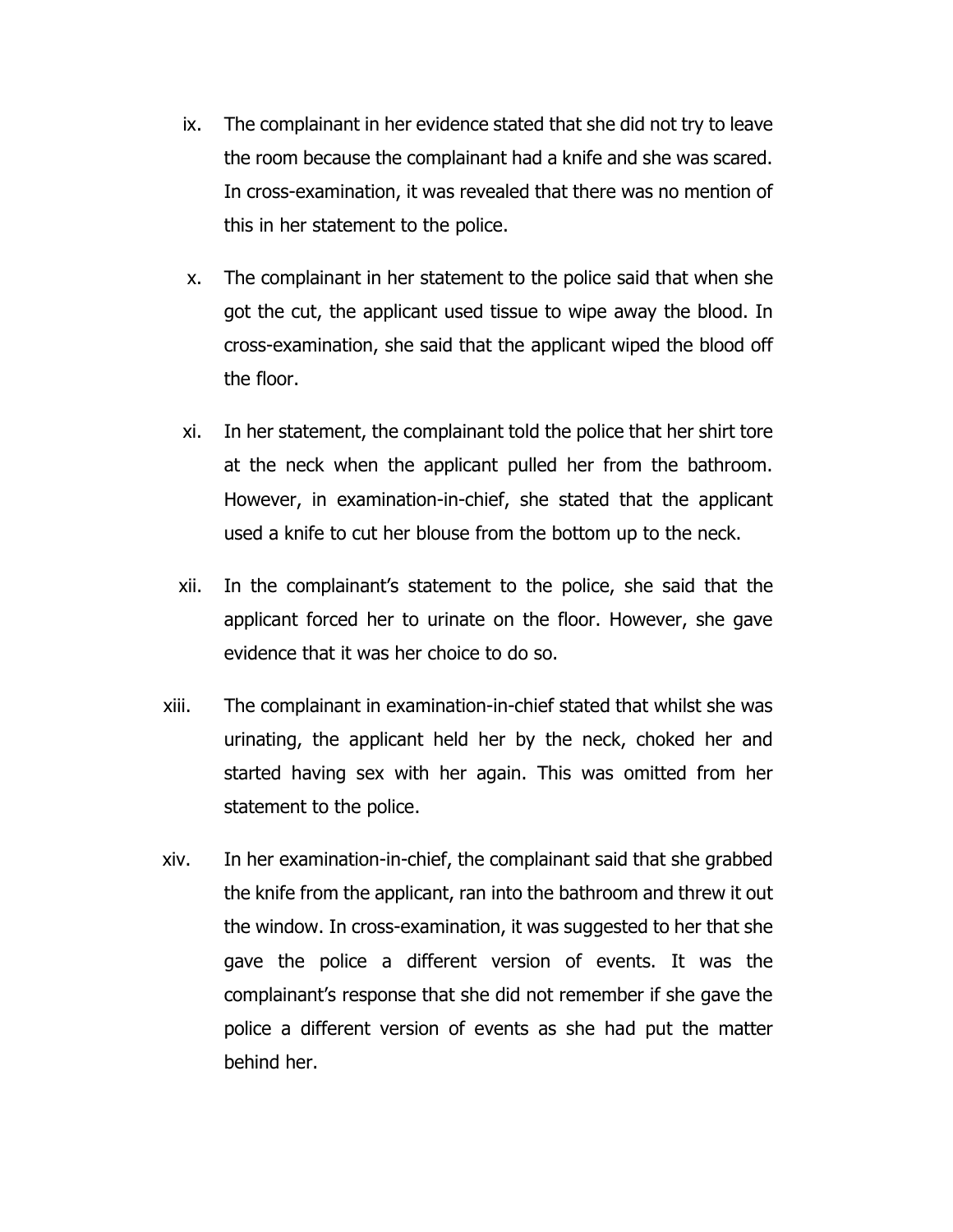[29] It was submitted, by counsel for the applicant, that the learned trial judge fell short in her duty to direct the jury on how to treat with the inconsistencies and discrepancies in the prosecution's case. This was especially important to enable the jury to determine the weight to be attached to the particular inconsistency or discrepancy and how it might affect a witness' credibility. Counsel highlighted that the learned trial judge did not give any direction on discrepancies and failed to assess the material inconsistencies which arose in the matter. He argued that it was not sufficient to merely recount the evidence without any assessment of how to treat with the inconsistencies or discrepancies. Additionally, he contended, there was no direction on the material discrepancy between SB's evidence and that of the complainant, pertaining to the time from which she was at the applicant's house. These failures, counsel submitted, were especially detrimental in a case where credibility was the central issue. Reliance was placed on the decisions in **Maitland Reckford v R** [2010] JMCA Crim 40, **R v Hugh Allen and Danny Palmer** (1988) 25 JLR 32 ('**Hugh Allen and Danny Palmer**') and **Vernaldo Graham v R** [2017] JMCA Crim 30 ('**Vernaldo Graham**').

In all the circumstances, it was counsel's position that this is an appropriate case [30] in which to apply section 14(1) of the Judicature (Appellate Jurisdiction) Act to set aside the conviction as being unsafe or unsatisfactory.

## For the Crown

[31] Miss Thomas, on behalf of the Crown, submitted that the learned trial judge adequately discharged her duty to guide the jury on how to treat with the inconsistencies and discrepancies that arose in the case. The jury, she said, was advised as to what in law amounts to an inconsistency, and the learned trial judge highlighted the major inconsistencies in the case, and how these inconsistencies may affect a witness' credibility. The jury, she submitted, was cautioned that it was their responsibility to determine if there was an inconsistency and what weight, if any, ought to be attached to it. Miss Thomas also submitted that the learned trial judge was not required to identify every inconsistency in the evidence, as the jury once properly directed would be able to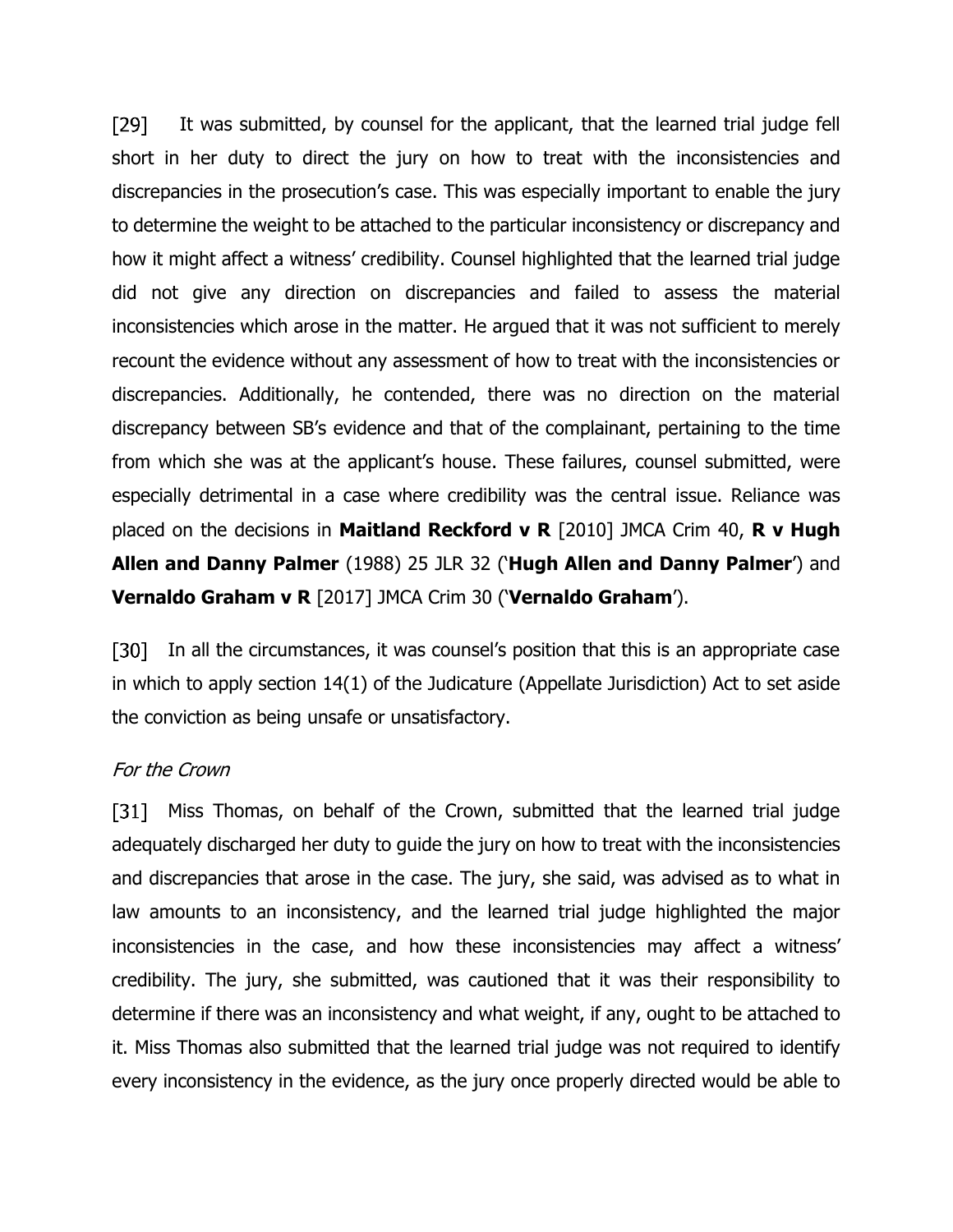make its own determination as to how that inconsistency may affect the case (see **Lloyd Brown v R** (unreported), Court of Appeal, Supreme Court Criminal Appeal No 119/2004, judgment delivered 12 June 2008, **R v Baker and others** (1972) 12 JLR 902 and **R v Fray Diedrick** (unreported), Court of Appeal, Supreme Court Criminal Appeal No 107/1989, judgment delivered 22 March 1991.

[32] Counsel submitted further that the alleged discrepancy between the evidence of the complainant and SB, regarding the time from which she was held by the applicant, was not material to the case. The crucial question for the jury, she argued, was whether the complainant could be accepted as a witness of truth, which would entitle them to reject the applicant's defence that she had consented to engage in sexual intercourse with him.

## Discussion

[33] A trial judge in his or her summation is required to identify inconsistencies and discrepancies in the evidence and to explain their significance. There is, however, no duty on the trial judge to point out every inconsistency and discrepancy in the case. The jury's attention must be directed to inconsistencies and discrepancies which may be considered to be damaging to the Crown's case and the appropriate directions given. In **R v Fray Diedrick**, Carey JA, in addressing this issue, stated at page 9:

> "...Implicit in this contention is the belief, which we think to be without any foundation, that because a witness has been shown to have made some statement inconsistent with his testimony in Court, a resultant duty devolves upon a trial judge to show that the witness' evidence contains conflicts with other witnesses in the case.

> **The trial judge in his summation is expected to give directions on discrepancies and conflicts which arise in the case before him. There is no requirement that he should comb the evidence to identify all the conflicts and discrepancies which have occurred in the trial. It is expected that he will give some examples of the conflicts of evidence which have occurred at the trial, whether they be internal conflicts in the witness'**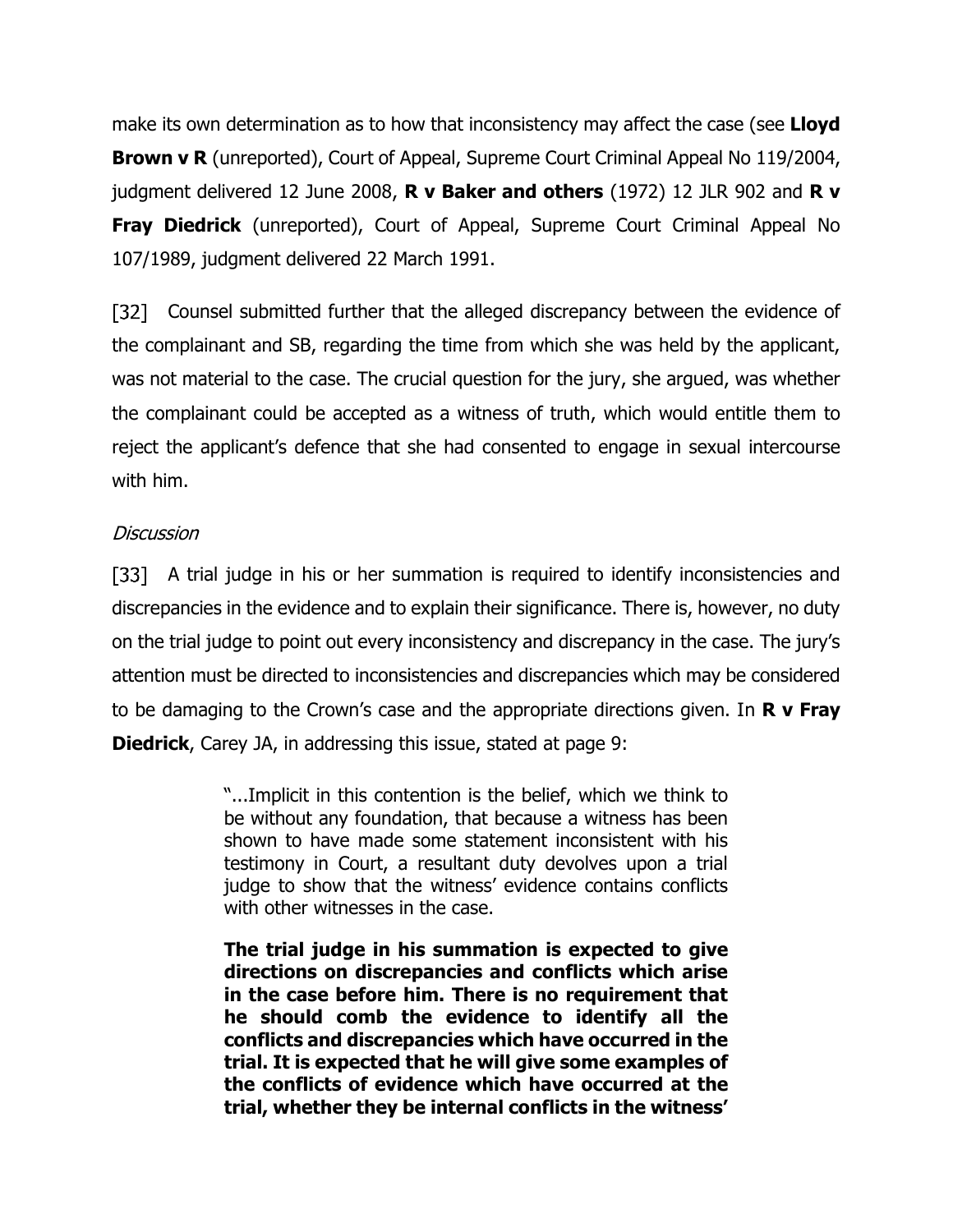### **evidence or as between different witnesses**." (Emphasis supplied)

 $[34]$  In **Morris Cargill v R** [2016] JMCA Crim 6, Brooks JA (as he then was) stated the principle thus:

> "[30]...it must be pointed out that trial judges are required to explain to juries the nature and significance of inconsistencies and discrepancies and give them directions on the manner in which they should treat with those elements that occur in the evidence. Trial judges are not, however, required to identify every inconsistency and discrepancy that manifests itself during the trial. Nonetheless, it would be remiss of a judge to fail to mention such inconsistencies and discrepancies that may be considered especially damaging to the prosecution's case."

(See also **Lloyd Brown v R** and **R v Baker and others**.)

In **Vernaldo Graham**, Edwards JA (Ag) (as she then was) stated that the duty of the trial judge in directing the jury in relation to inconsistencies and discrepancies is as follows:

> "[104] Where the discrepancy or inconsistency in a witness' testimony calls into question her credibility on a point which is material to the issue the jury has to decide, they must be told that they cannot make a positive finding of fact and accept and rely on the witness' evidence regarding that fact unless it is resolved by an explanation from the witness. See **R v Noel Williams and Joseph Carter** (unreported), Court of Appeal, Jamaica, Supreme Court Criminal Appeal Nos 51 and 52/1980, judgment delivered 3 June 1987. They should be reminded of the witness' explanation for the inconsistency and discrepancy, if there is one, and directed that it is for them to say if they accept it so as to find her a credible witness despite the discrepancy or inconsistency…

> [106] Based on the authorities, the duty of the trial judge in directing the jury in the case of inconsistencies and discrepancies appearing in the evidence at trial may be summed up as follows: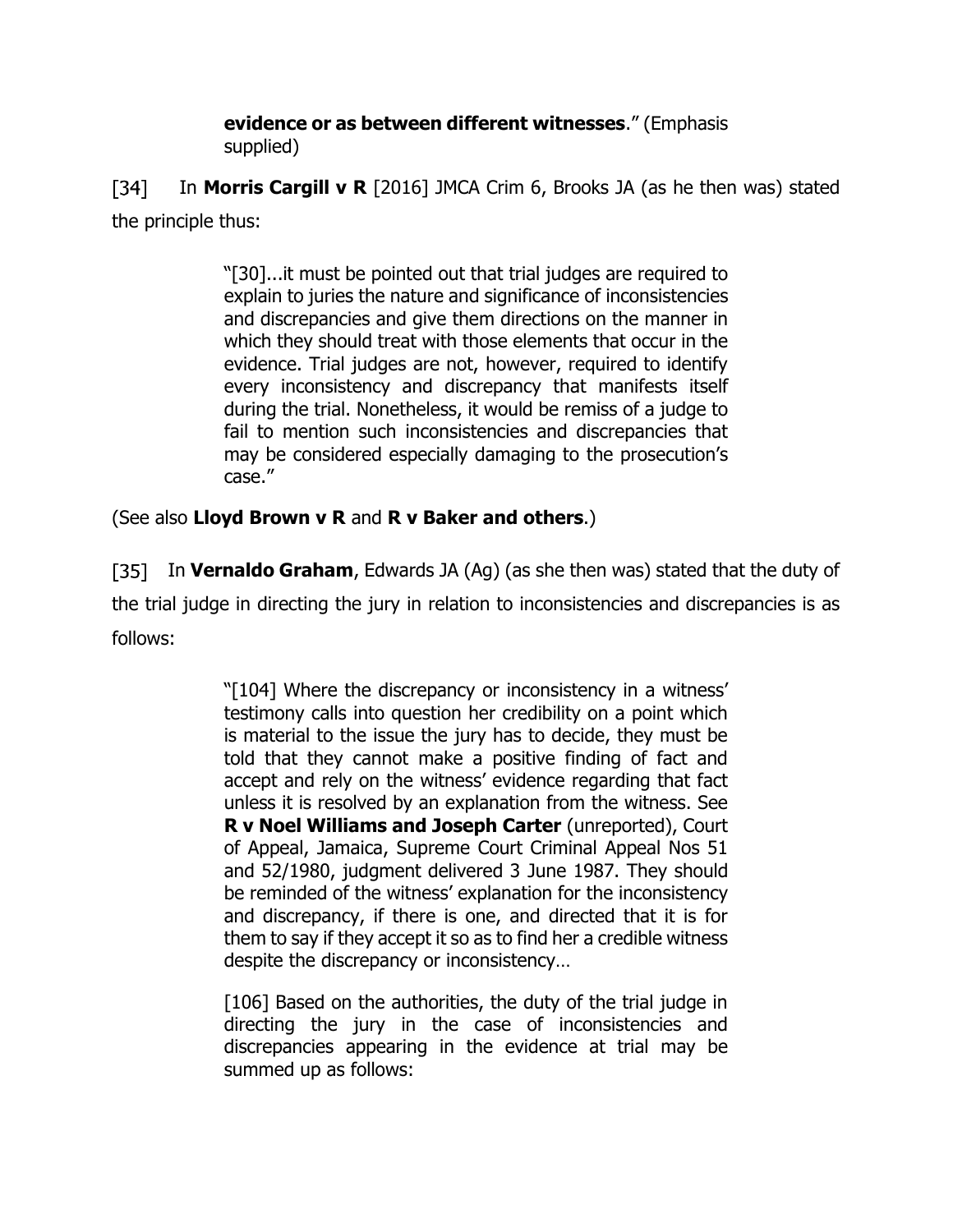- 1. There is no duty to comb through the evidence to find all the inconsistencies and discrepancies there may be, but the trial judge may give some examples of them or remind the jury of the major ones.
- 2. The trial judge should explain to the jury the effect a proved or admitted previous inconsistent statement should have on the evidence.
- 3. The trial judge should point out to the jury what the result may be if the inconsistency or discrepancy were to be found by them to be material and how it may undermine the evidence.

Once this approach is taken, it is then a matter for the jury whether they consider the witness to be discredited."

Edwards JA (Ag) also cited, with approval, the following passage from **R v Oliver Whylie** (1977) 15 JLR 163 at 166:

> "[109] It is of importance that the trial judge should not consider his duty fulfilled, merely by a faithful narration of the evidence on these matters. He should explain to the jury the significance of these matters, enlightening with his wisdom and experience what might otherwise be dark and impenetrable."

[37] What will amount to a sufficient direction will, however, depend on the particular circumstances of each case. In **Hugh Allen and Danny Palmer**, White JA stated at page 35:

> "It was certainly incumbent on the judge to direct the jury in what way [the witness'] testimony at the trial which was in conflict with the deposition would constitute the undermining of the evidence which she gave at the trial, no less as to what would be the result if they found that the discrepancy was material. This standard was not met by merely telling the jury that it was a matter for them."

[38] The learned trial judge, very early in her summation, correctly pointed out to the jury that the main issue was whether the complainant consented to have sexual intercourse with the applicant. She stated: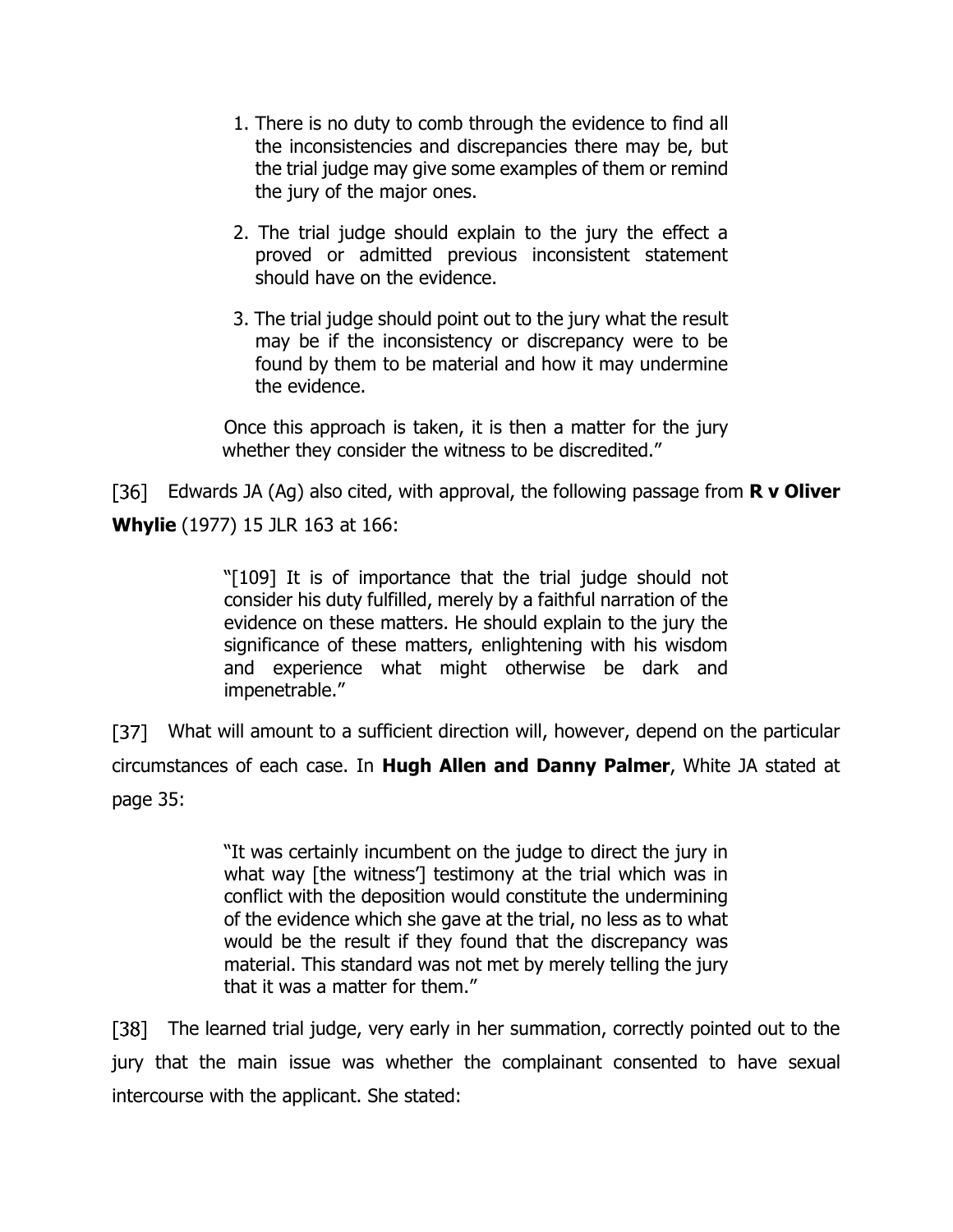"…what you will have to decide, is whether the complainant consented to having sexual intercourse with the [applicant]."

[39] The applicant, through his counsel, has taken issue with the learned trial judge's directions in relation to inconsistencies and discrepancies. An inconsistency as explained by the learned trial judge arises when a witness is proved to have said something different in relation to a particular aspect of the evidence on a previous occasion. A discrepancy arises where there is a conflict in the evidence given by witnesses on behalf of either the prosecution or the defence in relation to the same subject matter. The learned trial judge, in the instant case, did not give the jury any directions in relation to discrepancies or avert their attention to the discrepancy that arose in relation to the complainant's evidence of the time during which she was held at the applicant's house and that given by SB.

[40] In relation to the inconsistencies, the learned trial judge, in her directions to the jury, stated at page 14:

> "Where a witness has admitted or you may be satisfied that she previously made a statement that conflicts with her evidence, you may take into account the fact that she has made such a statement, when you consider whether that individual is believable as a witness."

She then proceeded to identify seven examples of inconsistencies that arose on the prosecution's case. They were as follows:

> i. In her evidence-in-chief, the complainant said she did not dance with the applicant despite his attempts to dance with her. When she was asked in cross-examination if she told the police that the applicant had danced with her, the complainant said that she did not remember. However, when the complainant's statement to the police was shown to her, she said the applicant had danced with her;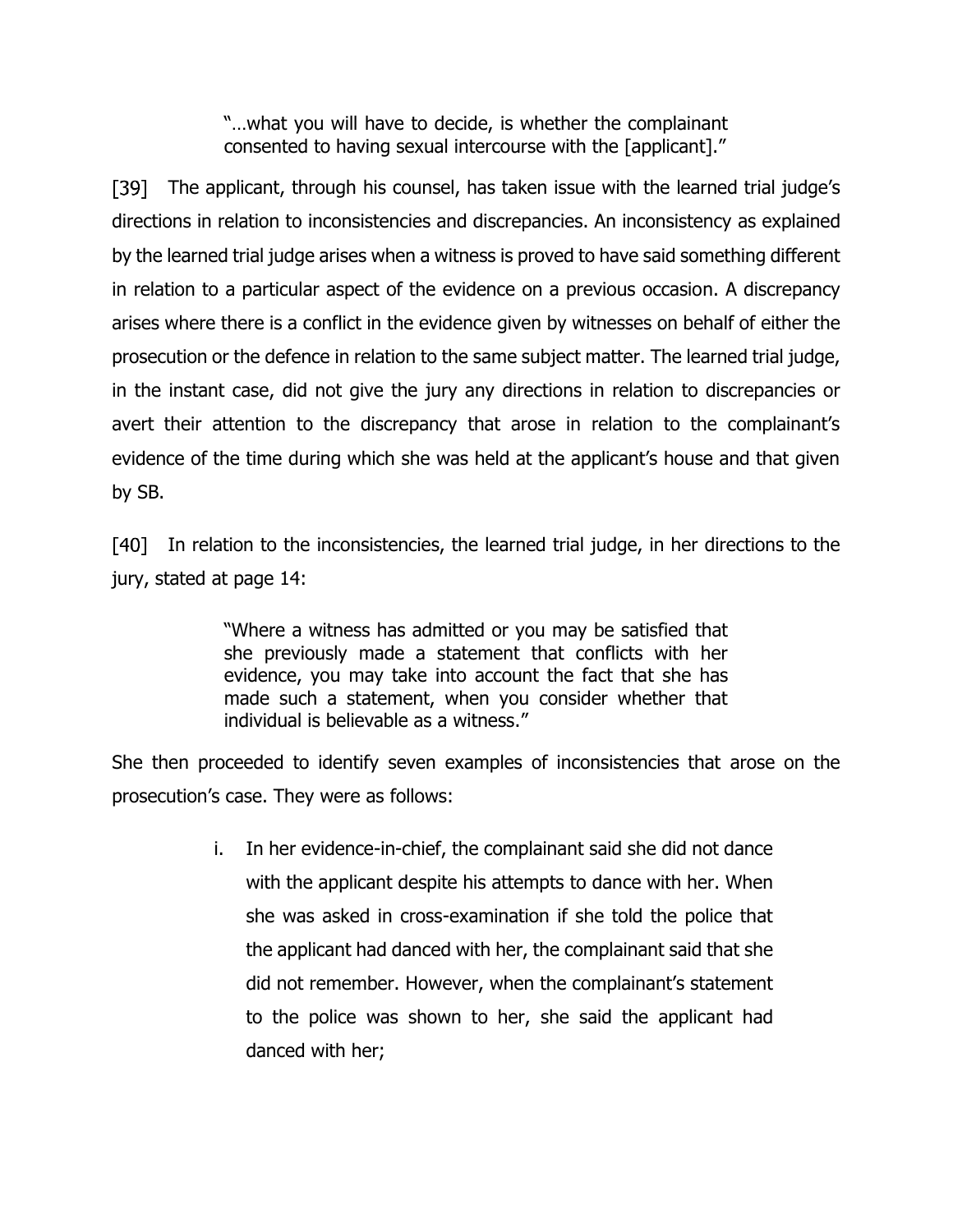- ii. The complainant said that the applicant was not one of the persons with whom she left the party. However, she agreed in cross-examination, that in her statement to the police she had indicated that the applicant was among the persons with whom she had left the party;
- iii. In her evidence in chief, the complainant said that she hit her head on the gate. However, in cross-examination, she stated that she could not recall whether she recounted this to the police. When her statement was shown to her, it was revealed that that assertion was not included;
- iv. The complainant's evidence was that the knife scraped her on her left hand. However, it was revealed in cross-examination that there was nothing in her statement to the police reflecting this position;
- v. When asked whether she had told the police that her blouse got torn at the neck when the applicant started to pull her out of the room, the complainant said that she did not remember in detail what happened. When her statement was shown to her, she confirmed that was so.
- vi. In her evidence in chief, the complainant said she did not remember if the applicant told her to urinate on the floor. After seeing her statement, she stated that the accused told her to urinate on the floor but indicated that was not what happened. She also repeated that the applicant told her to urinate on the floor.
- vii. The complainant stated that she did not remember if she told the police that the applicant held her by the throat and pulled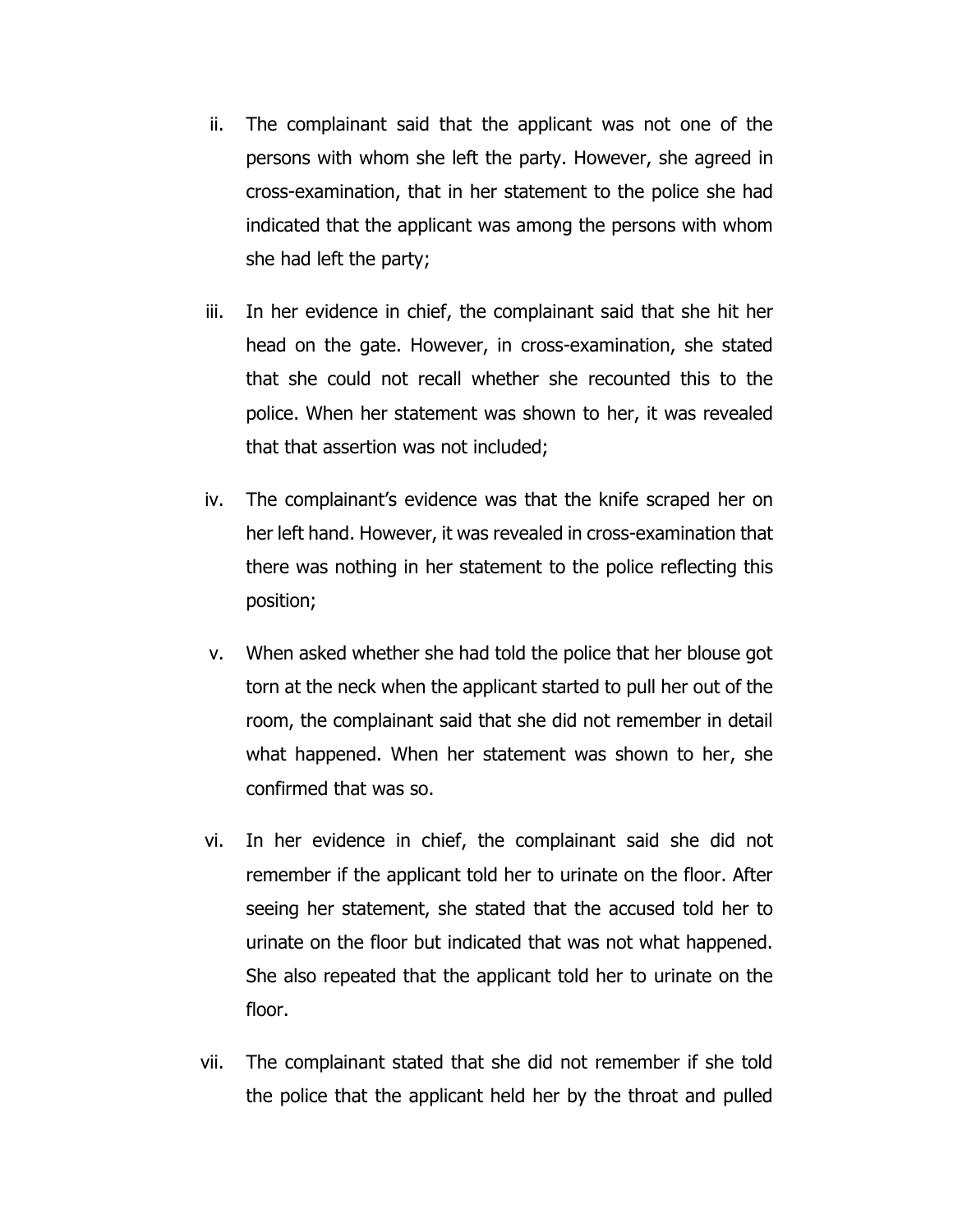her up. She agreed that she did not tell the police that the applicant held her by her throat and choked her. She also agreed that there was no assertion in her statement that the applicant choked her and had sex with her again. When asked to explain, she said that she had gone for counselling and had put the case behind her and could not remember every detail word for word.

[41] After providing these examples, the learned trial judge stated:

"How do you approach the inconsistencies, listed, Mr Foreman and members of the jury? How do you approach inconsistencies – these inconsistencies, since they raise the issue of credibility of the complainant? Is there an inconsistency? Is there any explanation of the inconsistencies coming from the complainant, or from any other evidence? Is the inconsistency important? One way of deciding whether it is important, is deciding whether for you [the] point on which inconsistency [sic] occurred is vital to the case or credibility of the complainant. If you say that it is vital to the case or credibility of the complainant, you have two choices. One, you may say that she cannot be believed on that particular point, or two, you may say that the complainant is not to be believed at all, that is, you reject the complainant totally and completely. If the inconsistency is not important, you simply acknowledge it, as it [sic] existing, but that it does not affect the credibility of the complainant."

The learned trial judge, therefore, not only gave the jury the standard directions on inconsistencies but also provided examples of the inconsistencies which arose in the complainant's evidence. As was stated in **R v Fray Diedrick**, **Morris Cargill v R** and **Vernaldo Graham**, the learned trial judge was under no duty to identify every inconsistency and discrepancy in the case. The sufficiency of her directions is to be measured according to the circumstances of the case (see **Hugh Allen and Danny Palmer**).

[43] Having pointed out to the jury how to treat with the inconsistencies, the learned trial judge later in her summation stated: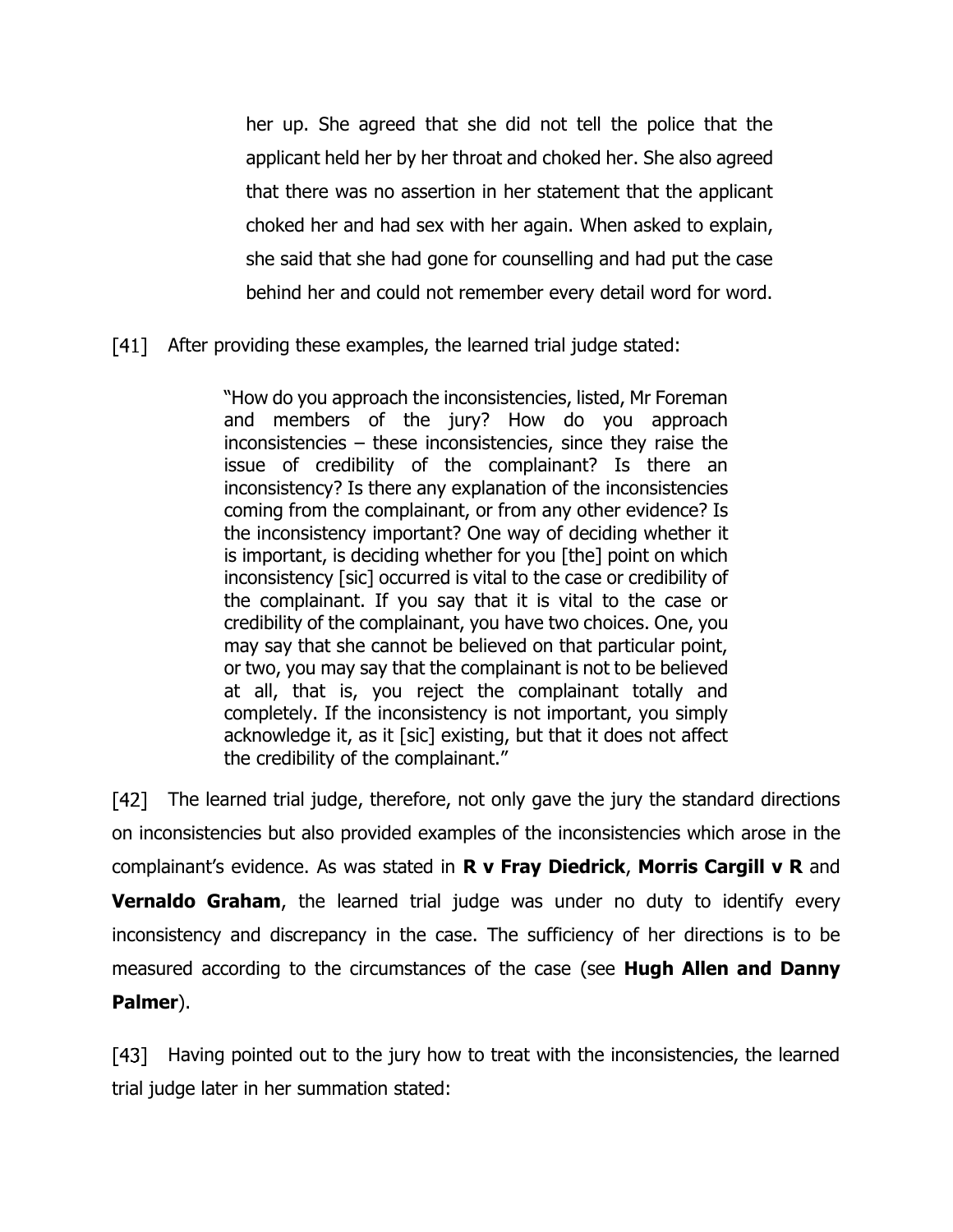"You must decide whether you are sure the complainant …did not consent to sexual intercourse with the [applicant]. That will require an assessment by you of the complainant's evidence. I must emphasize that the assessment is for you to make."

 $[44]$  It is our view that sufficient directions were given to the jury in relation to the inconsistencies. The failure to mention the discrepancy in relation to the time during which the complainant was held at the applicant's house is not fatal. There was no dispute that they were at the applicant's house after they left the party. The major inconsistencies, in our view, were highlighted by the learned trial judge and the jury was given clear instructions that they were to consider those inconsistencies in their assessment of the complainant's evidence and her credibility.

[45] When the applicant's evidence is juxtaposed with that of the complainant, there was enough material for the jury's consideration. The case for the prosecution was by no means weak. It was also buttressed by the applicant's evidence that it was whilst he and the complainant were wrestling for the knife her finger was cut; that he cut her shorts because he did not want her to leave; that the complainant locked him out of the room; and that he ran when the complainant's family arrived at the house. The central issue was whether the applicant had sexual intercourse with the complainant without her consent. This ground is, therefore, without merit.

## **Amended supplementary ground two- The learned trial Judge failed to identify for the jury those aspects of the evidence that may have given rise to the applicant's honest belief that the complainant was consenting.**

## **Submissions**

# For the applicant

[46] Mr Robinson submitted that the complaint under this ground was two-fold. Firstly, the learned trial judge failed to identify for the jury any aspects of the evidence which may have given rise to the applicant's honest belief that the complainant was consenting to have sexual intercourse with him, and secondly, the learned trial judge failed to analyse aspects of the evidence that supported the applicant's defence of consent.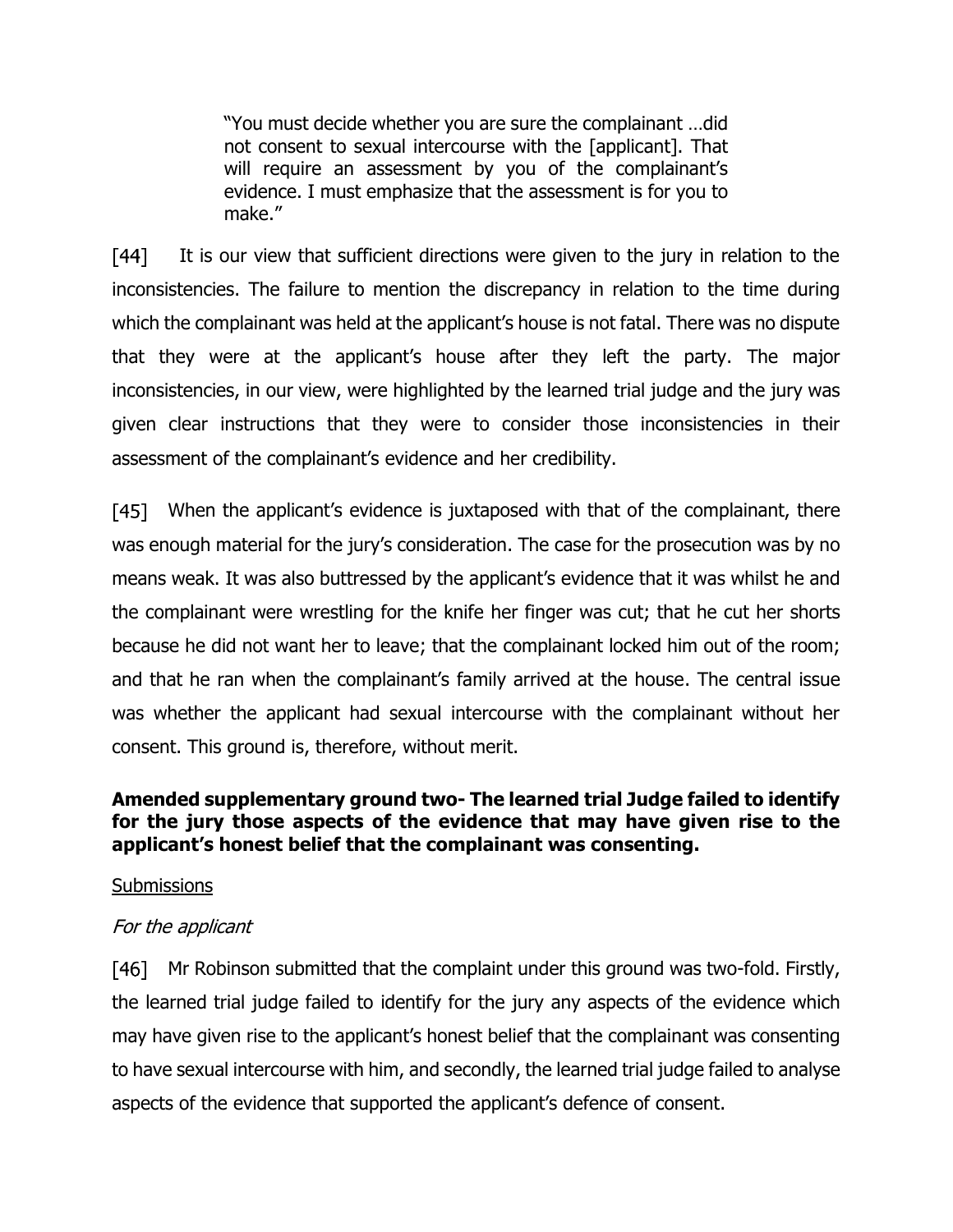[47] Counsel submitted that, although it may be arguable whether the issue of honest belief arose on the facts of the case, the learned trial judge ought to have analysed the issue of consent for the jury, especially when it arose on both the prosecution's and the applicant's case. Reference was made to **Loveroy Henry v R** [2019] JMCA Crim 43, **Albert Edmondson v R** (unreported), Supreme Court Criminal Appeal No 55/2005 judgment delivered 3 February 2009, **Mervin Jarrett v R** [2017] JMCA Crim 18 and **R v Chester Gayle** (1988) 25 JLR 317, in support of that submission.

 $[48]$ It was submitted that the learned trial judge merely recounted the evidence instead of analysing it for the benefit of the jury and applying the relevant principles relating to the issues that arose on the evidence. Mr Robinson asserted that there were numerous aspects of the evidence in support of both defences which ought to have been brought to the jury's attention. They were stated to be: the complainant and the applicant were dancing at the party; they walked home together; they were in a previous relationship; the applicant's denial that he dragged the complainant into his house; and that whilst the applicant searched for a condom, the complainant made no attempt to leave.

It was submitted that the summation was unfair to the applicant, as the learned [49] trial judge failed to analyse those aspects of the evidence that supported his defence and only directed the jury's attention to aspects of the evidence that were not in his favour. In the circumstances, counsel argued that the summation was unbalanced and resulted in an unfair trial.

## For the Crown

[50] Miss Thomas submitted that the sole issue was consent, as the applicant's evidence was that the complainant agreed to have sexual intercourse with him. Miss Thomas pointed out that consent and honest belief are different. She reminded the court that the applicant had asserted that the complainant had consented and not that he believed, based on her actions, that she had, in fact, consented. As such, the issue of honest belief did not arise on the evidence and there was, therefore, no need for the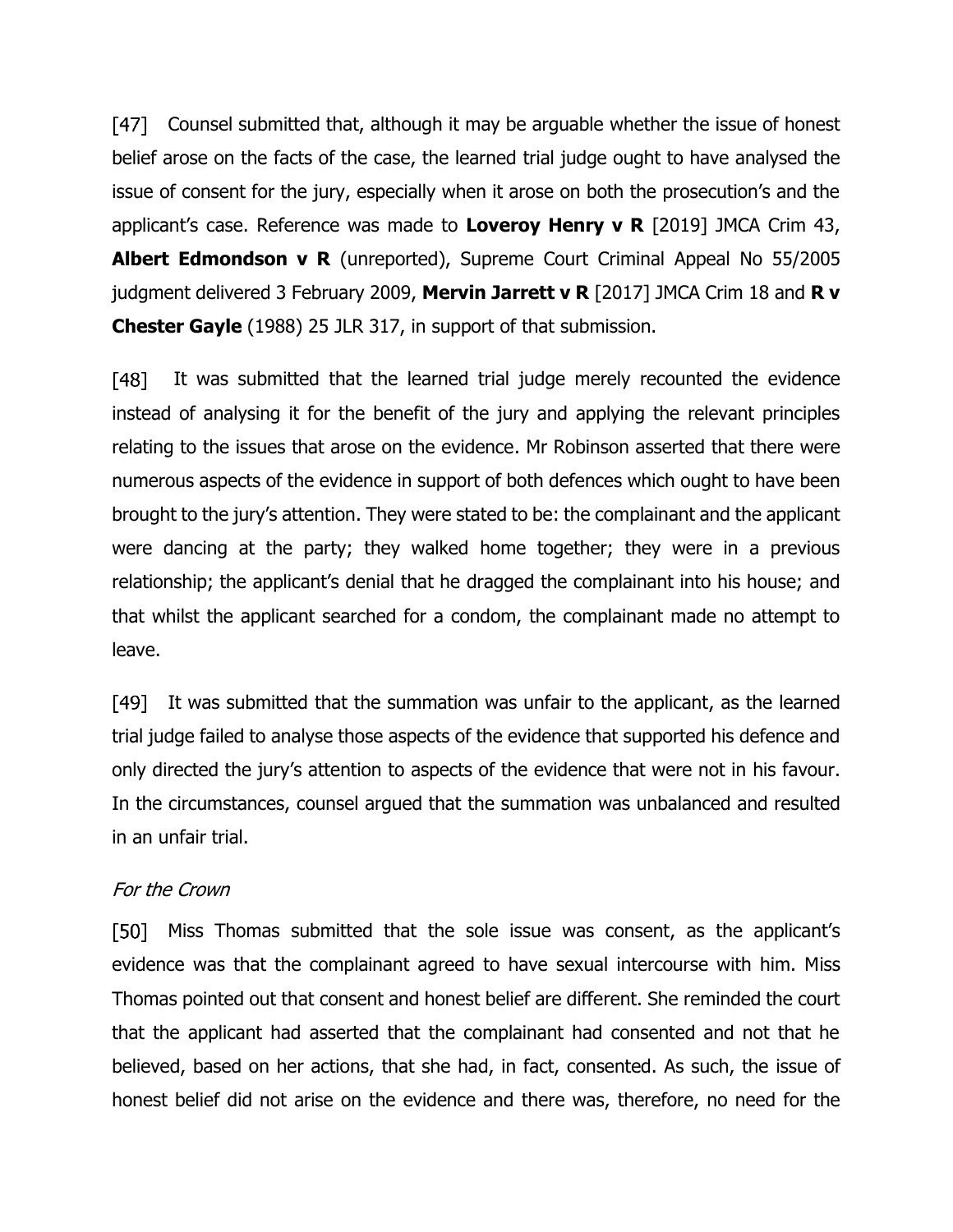learned trial judge to direct the jury in respect of that issue. It was submitted further that the applicant would have had to raise this issue and this was not done in either his sworn evidence or during the cross-examination of the complainant. It was counsel's position that such a direction would have been inappropriate in the circumstances and may have confused the jury as there was no evidence that raised this issue. Reference was made to **R v Aggrey Coombs** (unreported), Court of Appeal, Jamaica, Supreme Court Criminal Appeal No 9/1994, judgment delivered 20 March 1995 and **R v Clement Jones** (unreported) Court of Appeal, Jamaica, Supreme Court Criminal Appeal No 5/1997, judgment delivered 27 April 1998, in support of the above submission.

[51] It was submitted further that there was no evidence that indicated that the applicant misunderstood or misread the signals coming from the complainant.

It was Miss Thomas' position that the learned trial judge thoroughly directed the jury as to the issue of consent. They were properly advised that, if they found on the evidence that the complainant had consented to have sexual intercourse with the applicant, then he should be acquitted. In assisting the jury in resolving this issue, the learned trial judge made mention of aspects of the evidence which tended to show that the complainant was not consenting. This, it was submitted, did not amount to any miscarriage of justice as it was clear to the jury that the evidence had to be considered in its totality before a decision could be made.

### **Discussion**

The learned trial judge in her summation reminded the jury that the central issue  $[53]$ was whether the complainant had consented to have sexual intercourse with the applicant. She also informed them that consent is to be given its ordinary meaning. Having recounted the evidence, the learned trial judge stated that it was for them to decide whether the complainant consented to have sexual intercourse with the applicant. Further, they were instructed that it was the duty of the prosecution to prove that there was a lack of consent and that they would have to be satisfied, based on the evidence,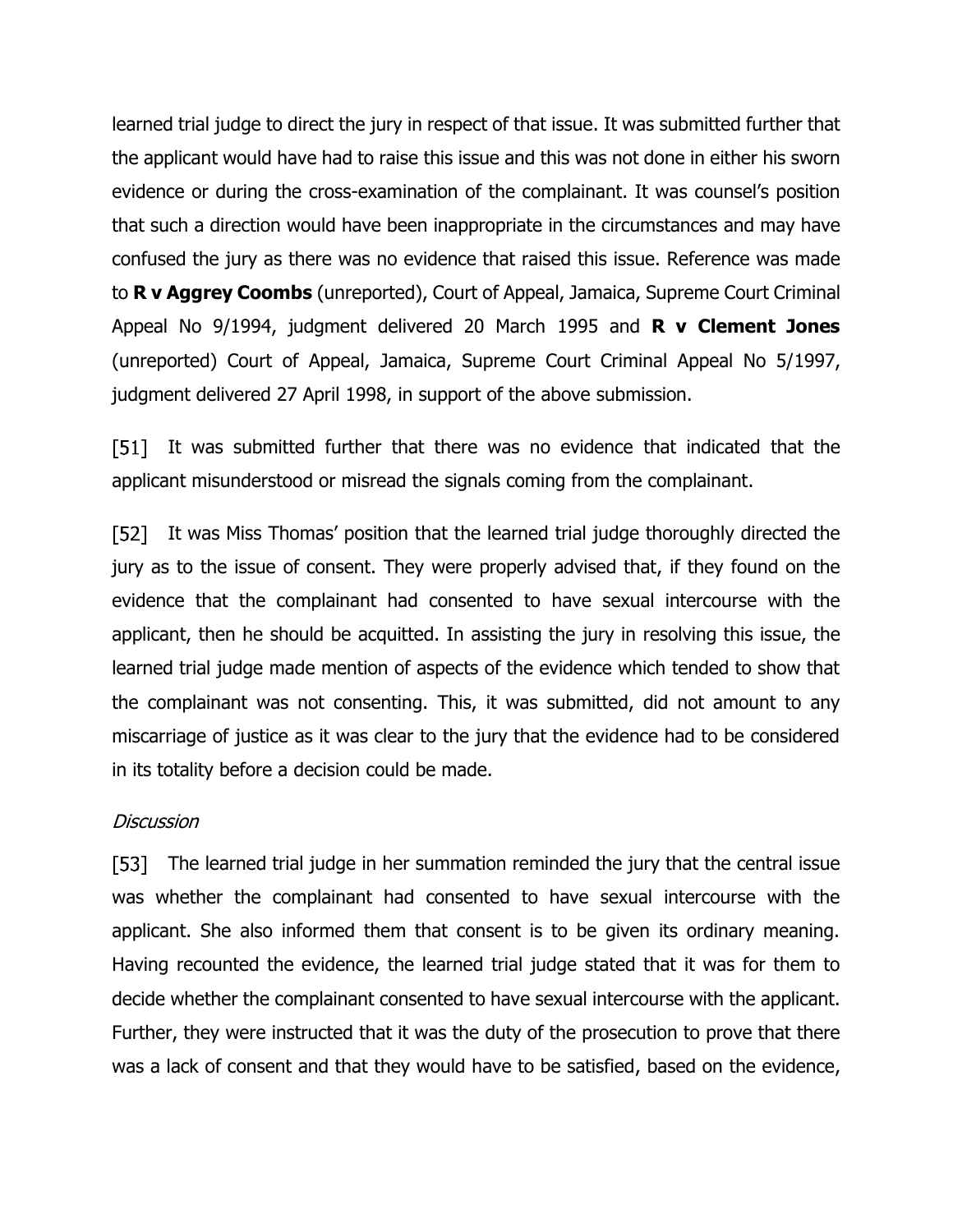that the applicant intended to have sexual intercourse with the complainant without her consent or regardless of whether or not she was consenting.

[54] At page 28, the learned trial judge concluded on this issue by directing that:

> "He says that the complainant consented to him having sexual intercourse with her. **If you accept his evidence, you must find the accused not guilty. If you reject his evidence, it does not mean that he is guilty, you must go back to the Prosecution's case and see if they have made sure that the accused had sexual intercourse with the complainant without her consent and that he knew that she did not consent to sexual intercourse or was reckless, not caring whether the complainant consented or not**. If you are sure then you may convict." (Emphasis supplied)

[55] It is the applicant's complaint that the summation of the learned trial judge was inherently unfair, as she only recounted the complainant's version of the events. Further, that there was no focus on the evidence of the applicant and on his behalf, which may have supported his defence that the complainant had consented to have sexual intercourse with him.

F561 I The learned trial judge, in her summation, recounted the evidence given by both the complainant and the applicant. Her directions on the issue of consent were thorough and cannot be faulted. The learned trial judge made it clear that it was for the jury to decide whether the complainant had consented to have sexual intercourse with the applicant. The jury was also directed that the case turned on the complainant's credibility and that they would have to determine whether her evidence was to be accepted or rejected.

[57] The applicant also complained that the learned trial judge failed to direct the jury in respect of honest belief. On this issue, the case of **R v Aggrey Coombs** is instructive. In that case, Wolfe JA (as he then was) stated at page 4: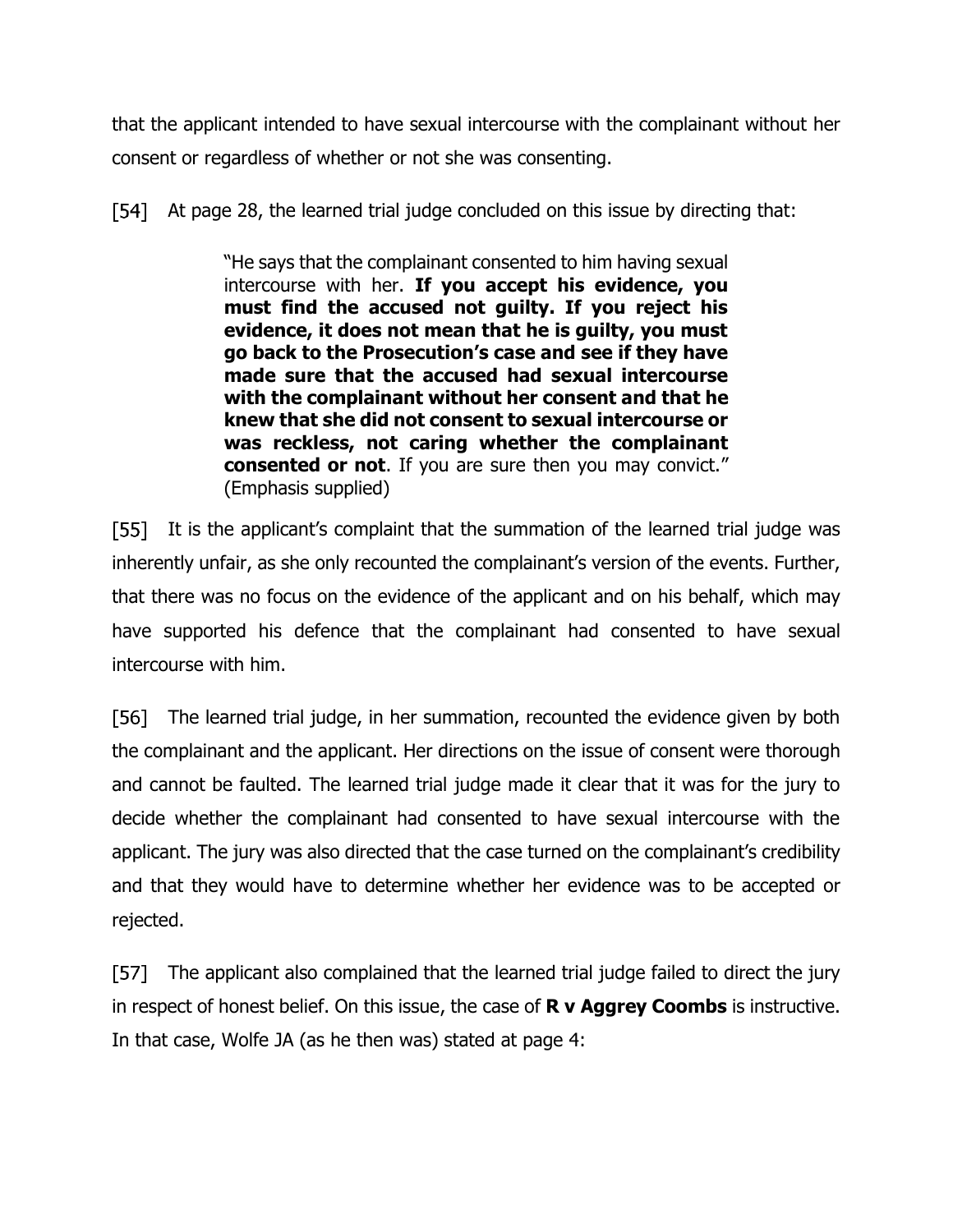"This clearly was not an honest belief situation, consequently no direction on honest belief was required. **While it is incumbent on a trial judge to leave for the consideration of the jury every defence which properly arises on the evidence, there is no obligation on a trial judge to leave to the jury fanciful defences for which there is no evidential support** and a trial judge should not indulge in this kind of patronage.

The question of honest belief in a case of rape only arises where the man misreads or misunderstands the signals emanating from the woman. **What the defence of honest belief amounts to is really this: I had sexual intercourse but I did so under the mistaken belief that she was consenting**. That plainly was not what the applicant put forward as his defence." (Emphasis supplied)

[58] Briefly, in that case, the applicant was convicted for the offence of rape. The applicant and the complainant were well known to each other. He admitted to having sexual intercourse with the complainant but said he did so with her consent. On appeal, it was submitted that the learned judge gave improper directions on the defence of honest belief. This ground was rejected by this court on the basis that the defence of honest belief did not arise on the evidence, as the appellant's assertion was not that he honestly believed that the complainant was consenting but rather, that they had sexual intercourse by arrangement. In the circumstances, no direction on honest belief was required.

In **R v Clement Jones**, the appellant who was convicted for rape had asserted at the trial, that the sexual intercourse was consensual. On appeal, issue was taken with the trial judge's direction to the jury that the appellant would not be guilty if he believed that the complainant had consented and that belief was reasonably held. Briefly, in that case, the appellant and the complainant were members of the same church, and the appellant was accustomed to taking the complainant to church on Fridays. On the day of the offence, the appellant invited the complainant into his vehicle and confessed that he wanted to have an intimate relationship with her. She declined his offer, and he reacted by taking her to a secluded area where he slapped and punched her several times, threatened to kill her and then forcefully had sexual intercourse with her.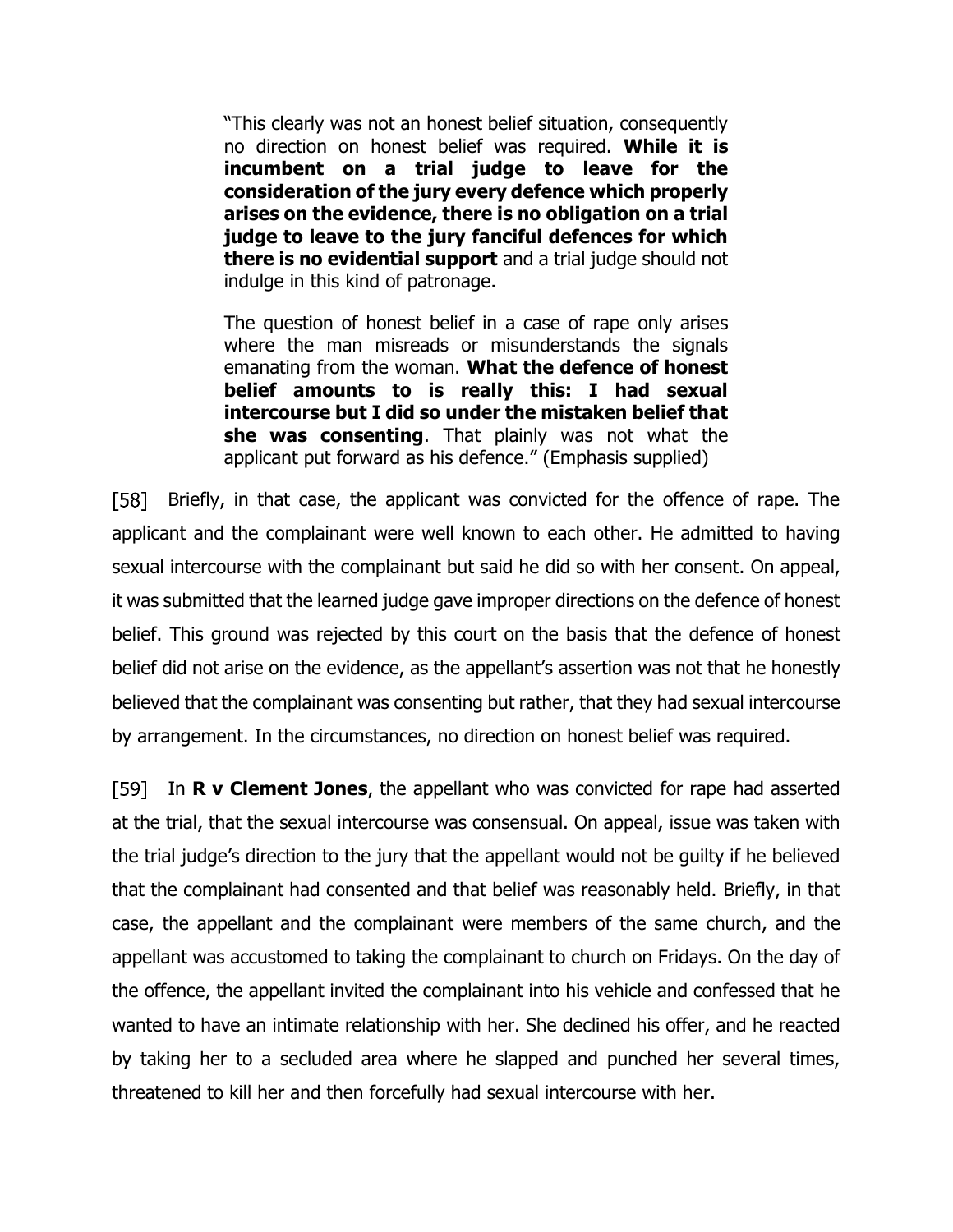F601 I The appellant's case was that he and the complainant regularly engaged in acts of consensual sexual intercourse and, on the day in question, they had consensual sexual intercourse by arrangement. The medical evidence revealed that the injuries sustained by the complainant were not consistent with voluntary sexual intercourse. Bingham JA stated at page 4 of the judgment:

> "Given these two diametrically opposite accounts, the matter resolved itself down to a credibility issue as to which of the two accounts, viz., that of the complainant or the appellant was to be believed…On the basis of her account, the appellant could not have understood her reaction to his advances in any other manner than that she was not consenting to having her person violated."

He continued at pages 5 to 6:

"Given the facts in this case, however, this ground of complaint is untenable. On the basis of the appellant's account, if accepted, the result would be a situation in which there was consensual sexual intercourse between these two persons by arrangement supporting a verdict of not guilty. On the basis of the complainant's account, if accepted, the result would amount to a situation in which there was a forceful sexual assault on the complainant at knife point supporting the verdict arrived at."

At pages 6 to 7, Bingham JA stated further:

"On these facts there was no room for any suggestion that the appellant, based on the complainant's conduct, may either have obtained mixed signals or got his signals all wrong and had indulged in sexual intercourse with the complainant in the mistaken belief that she was consenting when in fact she was not.

In light of the defence put forward by the appellant there was no room for any direction on honest belief."

[61] In the instant case, the applicant, in his defence, asserted that the sexual intercourse was consensual and that the allegation of rape was borne out of jealousy. At no time did he state that, based on the complainant's actions, he thought that she was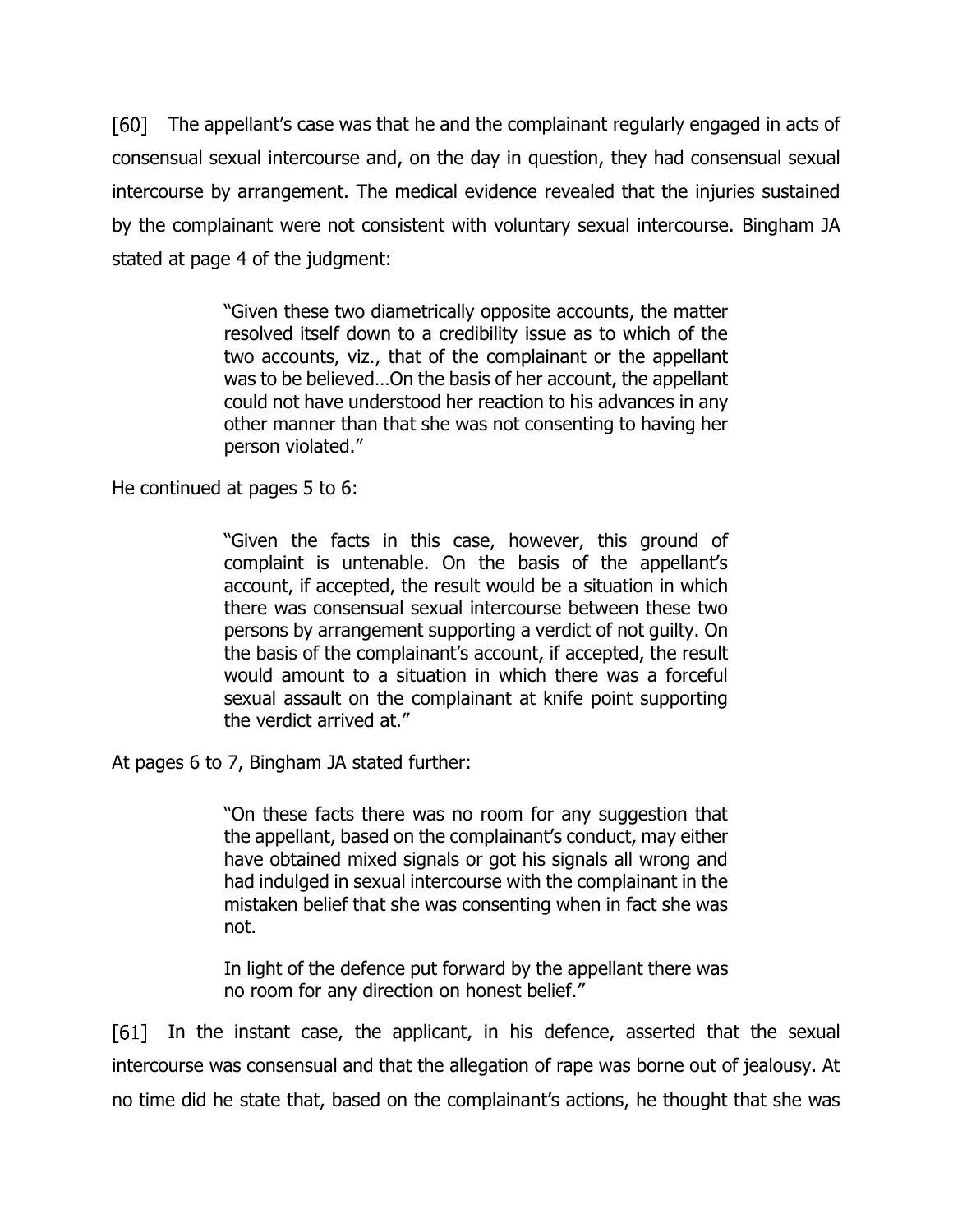consenting. Based on **R v Aggrey Coombs** and **R v Clement Jones**, it is clear that the issue of honest belief did not arise. On the facts, there is no room for any misinterpretation of the complainant's reaction to the act of sexual intercourse. She resisted the applicant's attempts from the very outset to take her to his home. Whilst there, they tussled and she resisted his attempts to have sexual intercourse with her. The applicant's own evidence was that he cut the complainant's shorts in an attempt to stop her from leaving. This does not suggest that the applicant was under the misapprehension that the complainant was desirous of having sexual intercourse with him and that she was, in fact, consenting to do so. There was no evidence which could have grounded a direction on honest belief.

[62] We have, however, noted that the learned trial judge did, in fact, address the issue of honest belief. She stated as follows:

> "Therefore, if the [applicant] believed, or may have believed, that the complainant consented to him having sexual intercourse with her, then there would be no such intent in his mind, and he would not be quilty of the offence of [r]ape. But, such a belief must be honestly held by the [applicant] at the time when intercourse was taking place, or when it began, that she was consenting to it."

[63] The jury, by its determination that the applicant was guilty of the offence, clearly, rejected the notion that he honestly believed that the complainant consented to have sexual intercourse with him.

 $[64]$ In the circumstances, it is our view that the learned trial judge's directions were both adequate and appropriate. There is therefore no merit in this ground.

# **Ground three- The sentence is manifestly excessive**

## **Submissions**

# For the applicant

[65] Mr Robinson reminded the court that the normal range of sentences for the offence of rape is 15 to 25 years' imprisonment (see The Sentencing Guidelines for use by Judges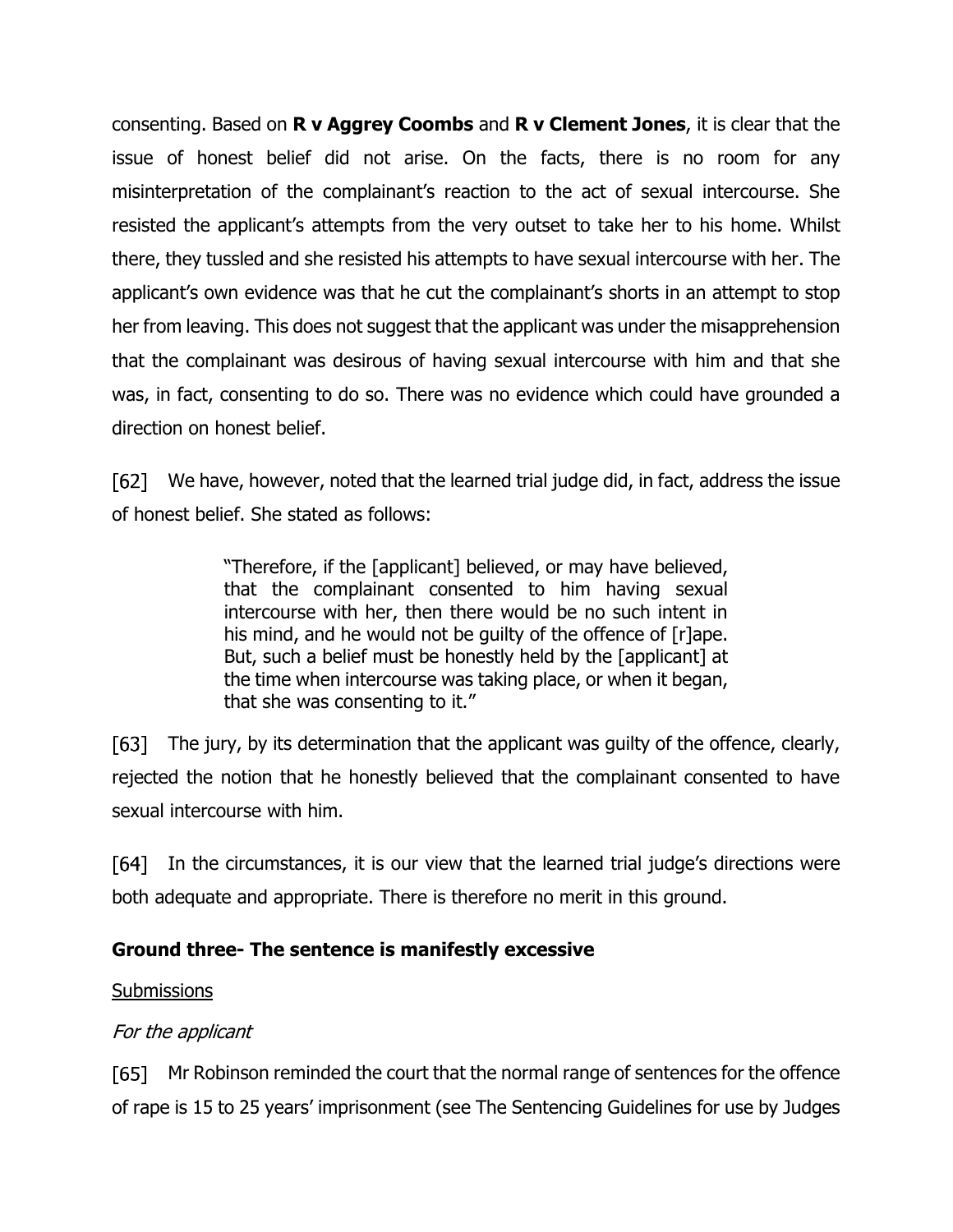of the Supreme Court of Jamaica and the Parish Courts, December 2017 ('the Sentencing Guidelines')). Counsel submitted that the learned trial judge failed to conduct a proper analysis during the sentencing process and imposed the maximum sentence within the range, which was manifestly excessive.

He submitted, further, that whilst the learned trial judge recounted the principles F661 of sentencing, there was no indication that they were applied. Mr Robinson submitted that the learned trial judge, in her consideration of the aggravating factors, erred when she included the complainant's evidence that the applicant had pulled her into his house and assaulted her with the use of a knife. Counsel asserted that there were inconsistencies in those aspects of the complainant's evidence, which he posited were "dispelled in cross-examination". It was also submitted that the learned trial judge failed to consider the mitigating factors.

[67] Where the issue of the factors that may be considered to be aggravating is concerned, counsel referred to **R v Roberts** [1982] 1 ALL ER 609, where at page 610, Lord Lane CJ said:

> "Some of the features which may aggravate the crime are as follows. Where a gun or a knife or some other weapon has been used to frighten or injure the victim. Where the victim sustains serious injury (whether that is mental or physical). Where violence is used over and above the violence necessarily involved in the act itself. Where there are threats of a brutal kind. Where the victim has been subjected to further sexual indignities or perversions. Where the victim is very young or elderly. Where the offender is in a position of trust. Where the offender has intruded into the victim's home. Where the victim has been deprived of her liberty for a period of time. Where the rape, or succession of rapes, is carried out by a group of men. Where the offender has committed a series of rapes on different women, or indeed on the same woman."

F681 I In respect of the length of the sentence, reference was made to **Percival Campbell v R** [2013] JMCA Crim 48, in which Morrison JA (as he then was), stated: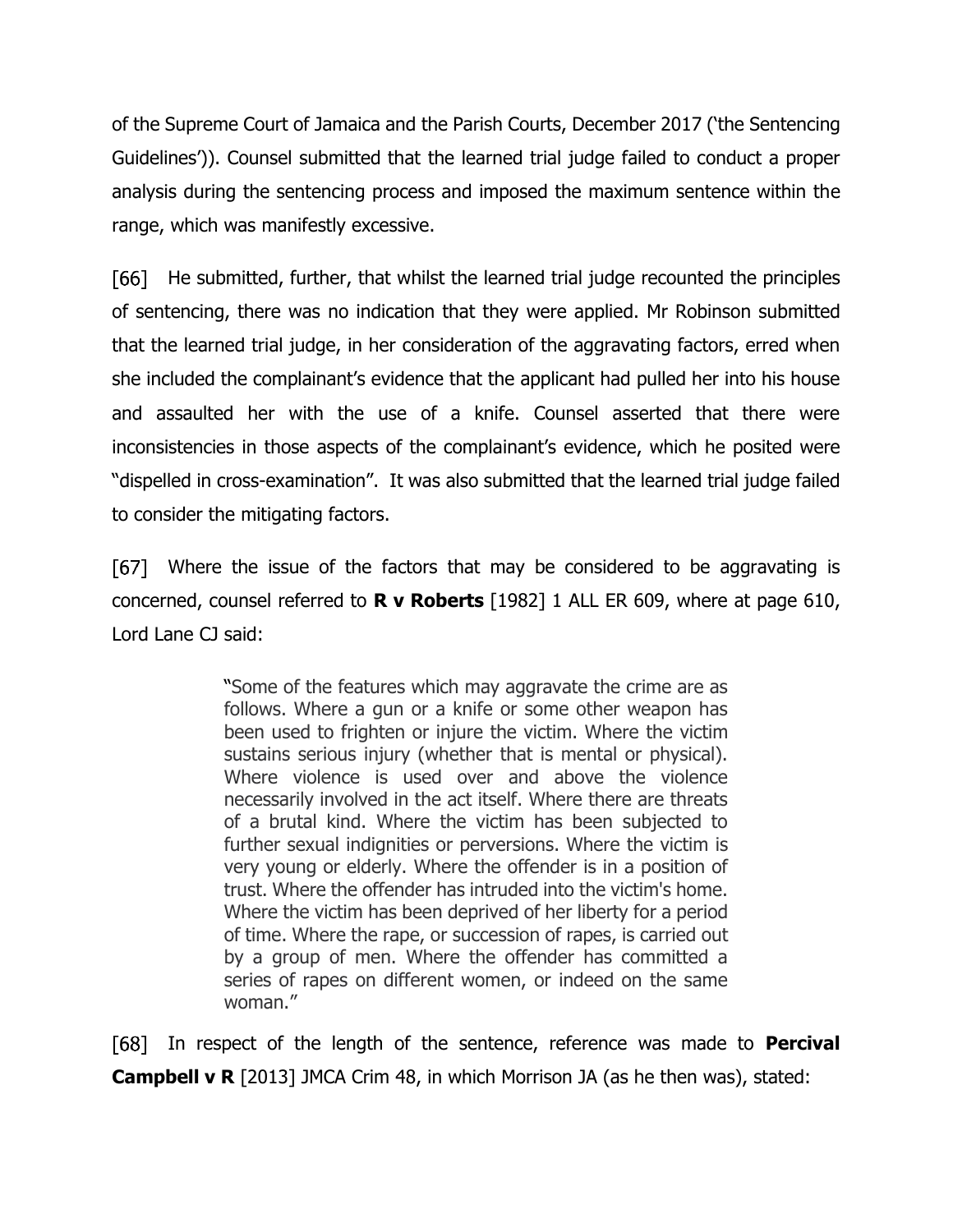"[16] On appeal, the appellant contended that the sentence of 30 years' imprisonment for rape was manifestly excessive. Delivering the judgment of the court, Brooks JA referred to two previous decisions in which the level of sentences in rape cases had been considered by this court. The first is **Sheldon Brown v R** [2010] JMCA Crim 38, in which the complainant was abducted from her home, taken to various places and raped several times by the applicant. The applicant then returned her to her home, where he raped her again. The trial judge imposed a sentence of 20 years' imprisonment at hard labour, which this court declined to disturb. The second is **Paul Allen v R** [2010] JMCA Crim 79, in which the complainant was abducted at gunpoint and taken to a house, where the appellant raped her, indecently assaulted her and robbed her of cash. On appeal, this court again declined to reduce the sentence of 20 years' imprisonment for rape."

Mr Robinson also referred to **Sheldon Brown v R** [2010] JMCA Crim 38, where it was stated that a sentence of 20 years had been imposed after the appellant was convicted for rape. Counsel submitted that an appropriate sentence would be 15 years' imprisonment with the stipulation that the applicant serve 10 years before being eligible for parole. He also pointed out that the applicant was not credited with the eight months that he spent in custody.

[70] In the circumstances, it was submitted that the sentence ought to be set aside.

## For the Crown

[71] Miss Thomas submitted that the sentence imposed by the learned trial judge was not manifestly excessive. It was also submitted that she adopted the correct approach in sentencing the applicant and considered both the mitigating and aggravating factors. Miss Thomas submitted, further, that the learned trial judge was not precluded from considering the complainant's evidence that the applicant was armed with a knife as the inconsistencies surrounding that evidence were evidently not found by the jury, to be material.

Miss Thomas stated that the learned trial judge considered the principles of [72] sentencing as articulated by Lawton LJ in **R v Sargeant** (1974) 60 Cr App R 74. She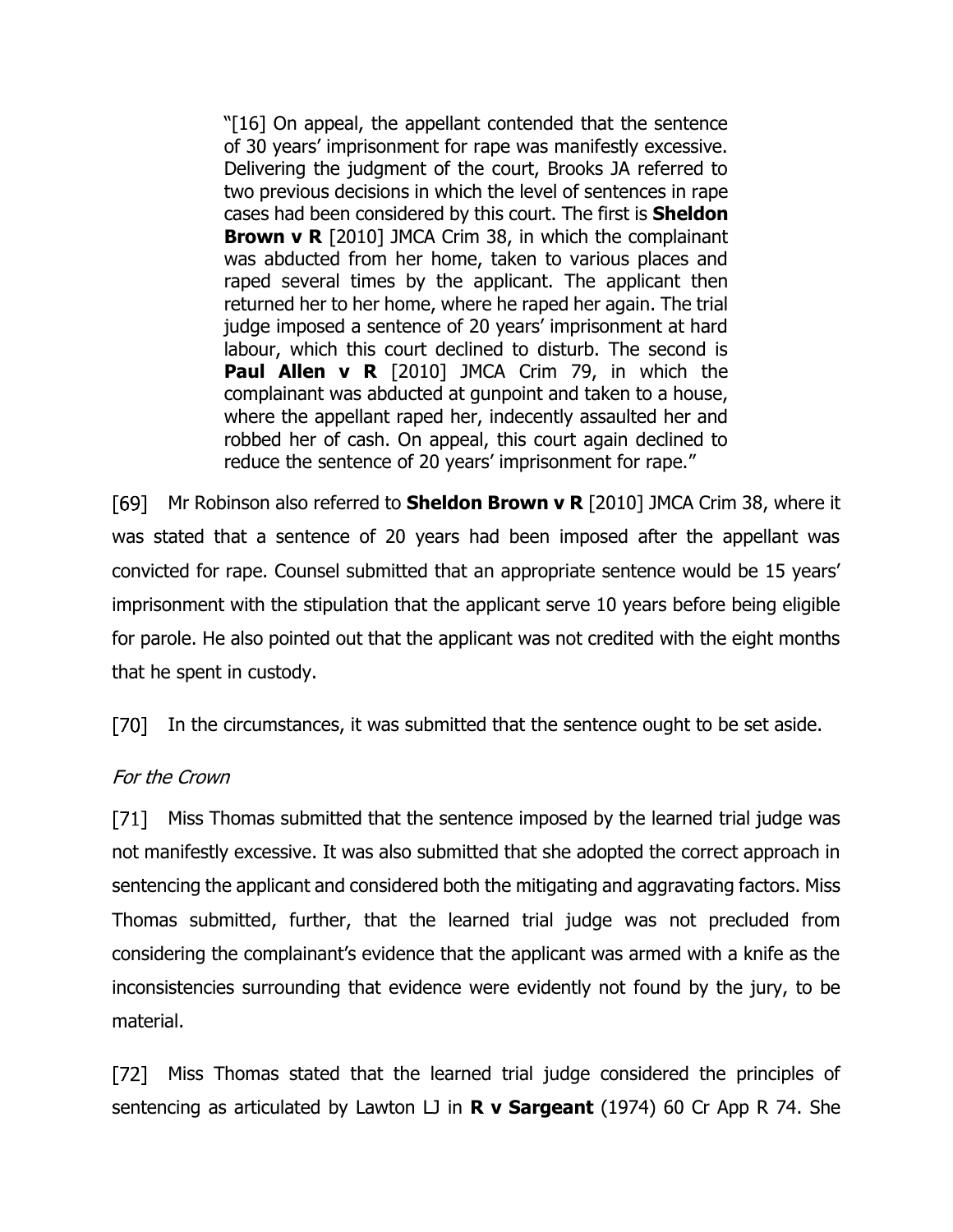indicated that the learned trial judge used the appropriate methodology in that, she identified a starting point and took into account the aggravating and mitigating factors. In this regard, reference was made to **Daniel Roulston v R** [2018] JMCA Crim 20. Miss Thomas pointed out that, in **Daniel Roulston**, the sentence of 20 years' imprisonment imposed on the appellant who had pleaded guilty to the offence of rape was reduced to 15 years. She submitted that the applicant in the instant case had gone through a trial and the sentence was justified, in light of the manner in which the offence was committed. Counsel listed the aggravating factors as the use of the knife, the applicant's refusal to allow the complainant to use the bathroom and the fact that the parties were known to each other. The mitigating factors, she said, were the fact that the applicant had no previous convictions, his good social enquiry report and the fact that he was the sole caregiver for his 11-year-old son. Miss Thomas agreed that the applicant ought to be credited with the eight months that he spent in custody.

[73] In the circumstances, it was submitted that the appeal against sentence ought to be dismissed.

## **Discussion**

[74] Section 14(3) of the Judicature (Appellate Jurisdiction) Act provides:

"On an appeal against sentence the Court shall, if they think that a different sentence ought to have been passed, quash the sentence passed at the trial, and pass such other sentence warranted in law by the verdict (whether more or less severe) in substitution therefor as they think ought to have been passed, and in any other case, shall dismiss the appeal."

[75] However, as indicated by Hilbery J in **R v Kenneth John Ball** (1951) 35 Cr App R 164 at page 165:

> "…this Court does not alter a sentence which is the subject of an appeal merely because the members of the Court might have passed a different sentence. The trial Judge has seen the prisoner and heard his history and any witnesses as to character he may have chosen to call. **It is only when a sentence appears to err in principle that the Court will**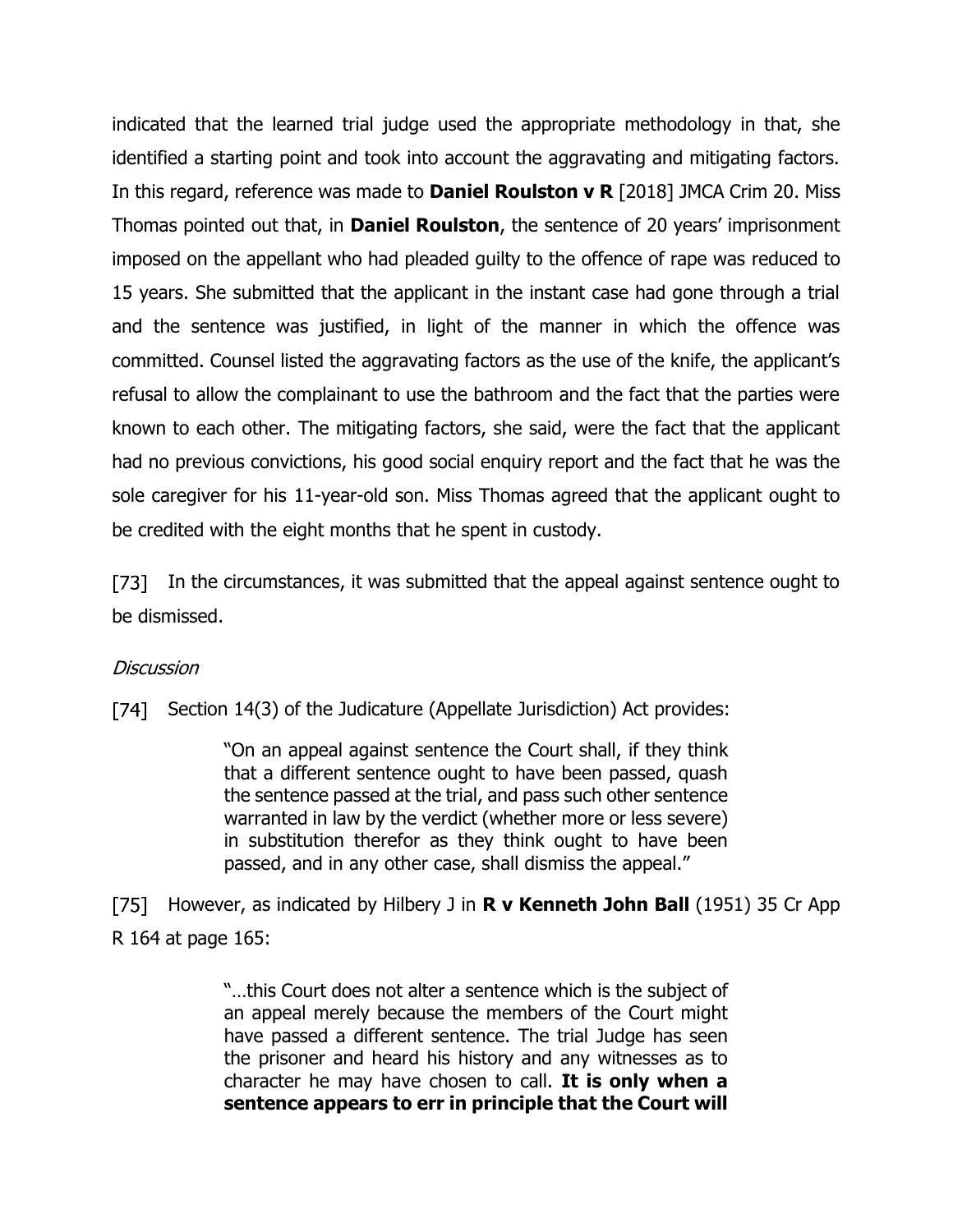**alter it. If a sentence is excessive or inadequate to such an extent as to satisfy this Court that when it was passed there was a failure to apply the right principles, then this Court will intervene**." (Emphasis added)

[76] The above statement of principle by Hilbery J in **R v Ball** was adopted by this court in **Alpha Green v R** (1969) 11 JLR 283, **Meisha Clement v R** [2016] JMCA Crim 26 ('**Meisha Clement**') and, more recently, in **Patrick Green v R** [2020] JMCA Crim 17.

[77] In **Meisha Clement**, the approach which is to be adopted by this court was stated thus:

> "[43] On an appeal against sentence, therefore, this court's concern is to determine whether the sentence imposed by the judge (i) was arrived at by applying the usual, known and accepted principles of sentencing; and (ii) falls within the range of sentences which (a) the court is empowered to give for the particular offence, and (b) is usually given for like offences in like circumstances. Once this court determines that the sentence satisfies these criteria, it will be loath to interfere with the sentencing judge's exercise of his or her discretion."

[78] In **Meisha Clement v R**, the methodology to be employed by the sentencing judge was stated to be as follows:

> "[41] (i) identify the appropriate starting point; (ii) consider any relevant aggravating features; (iii) consider any relevant mitigating features (including personal mitigation); (iv) consider, where appropriate, any reduction for a guilty plea; and (v) decide on the appropriate sentence (giving reasons)."

The procedure was further addressed in **Daniel Roulston v R** by McDonald-Bishop JA, who stated:

> "[17] Based on the governing principles, as elicited from the authorities, the correct approach and methodology that ought properly to have been employed is as follows: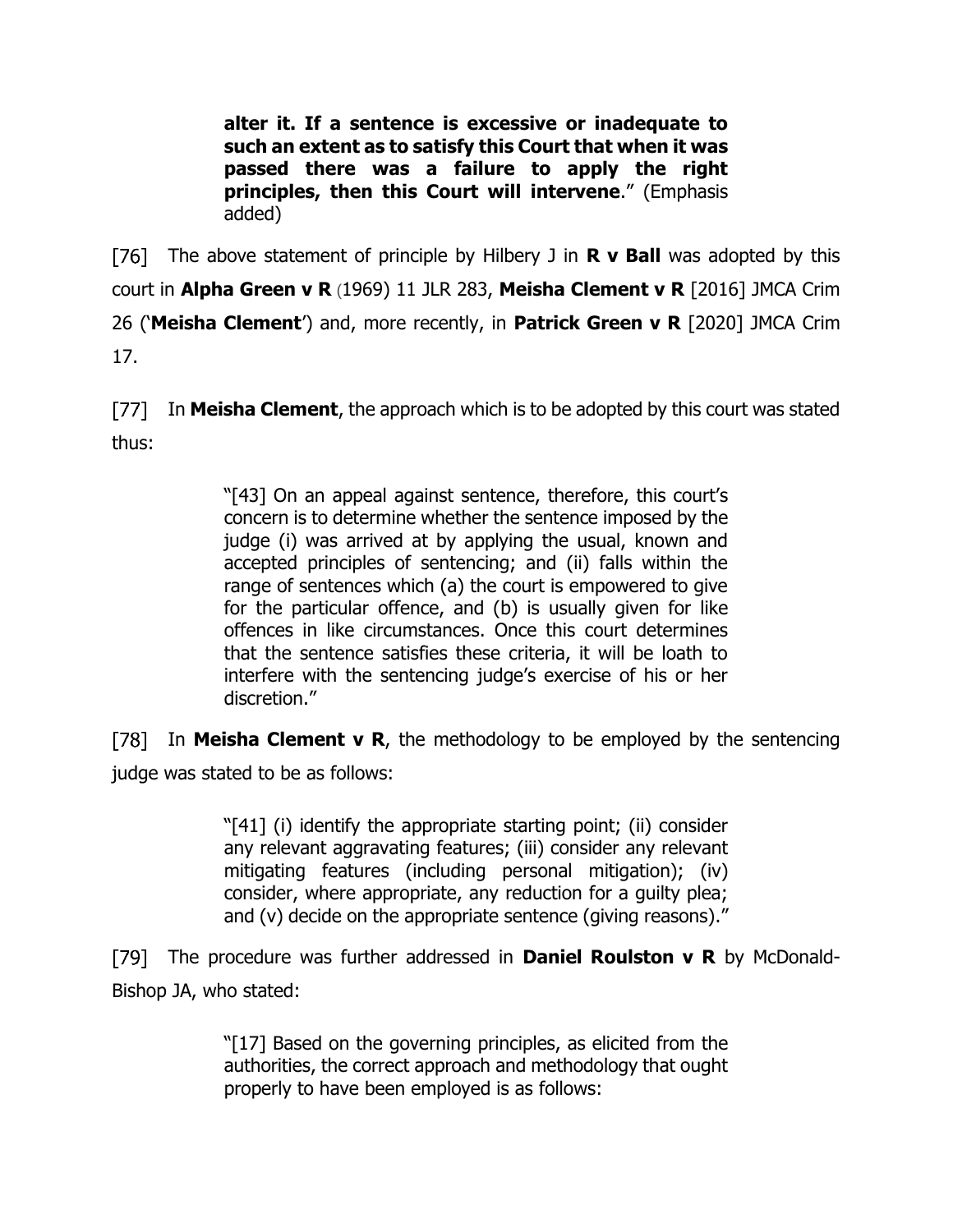a. identify the sentence range;

b. identify the appropriate starting point within the range;

c. consider any relevant aggravating factors;

d. consider any relevant mitigating features (including personal mitigation);

e. consider, where appropriate, any reduction for a guilty plea;

f. decide on the appropriate sentence (giving reasons); and

g. give credit for time spent in custody, awaiting trial for the offence (where applicable)."

[80] At the time when the applicant was sentenced, the learned trial judge would not have had the benefit of these decisions, or the Sentencing Guidelines. However, this approach to the sentencing exercise received this court's approval in **R v Evrald Dunkley** (unreported) Court of Appeal, Jamaica, Resident Magistrates Criminal Appeal No 55/2001, judgment delivered 5 July 2002.

The learned trial judge, in her sentencing remarks, began by reminding herself of the purpose and principles of sentencing. She highlighted the need to have a proportionate sentence having regard to the gravity of the offence and the responsibility of the offender (see **R v Sydney Beckford and David Lewis** (1980) 17 JLR 202).

She indicated that the maximum sentence for the offence of rape was life F821 imprisonment and that the normal range of sentences imposed was from 15 to 25 years' imprisonment with the usual starting point being 15 years.

Г831 — The learned trial judge identified the aggravating factors as being:

> i. The manner in which the offence was committed and the violence used on the complainant. It was noted that the applicant had grabbed the complainant by her hand and pulled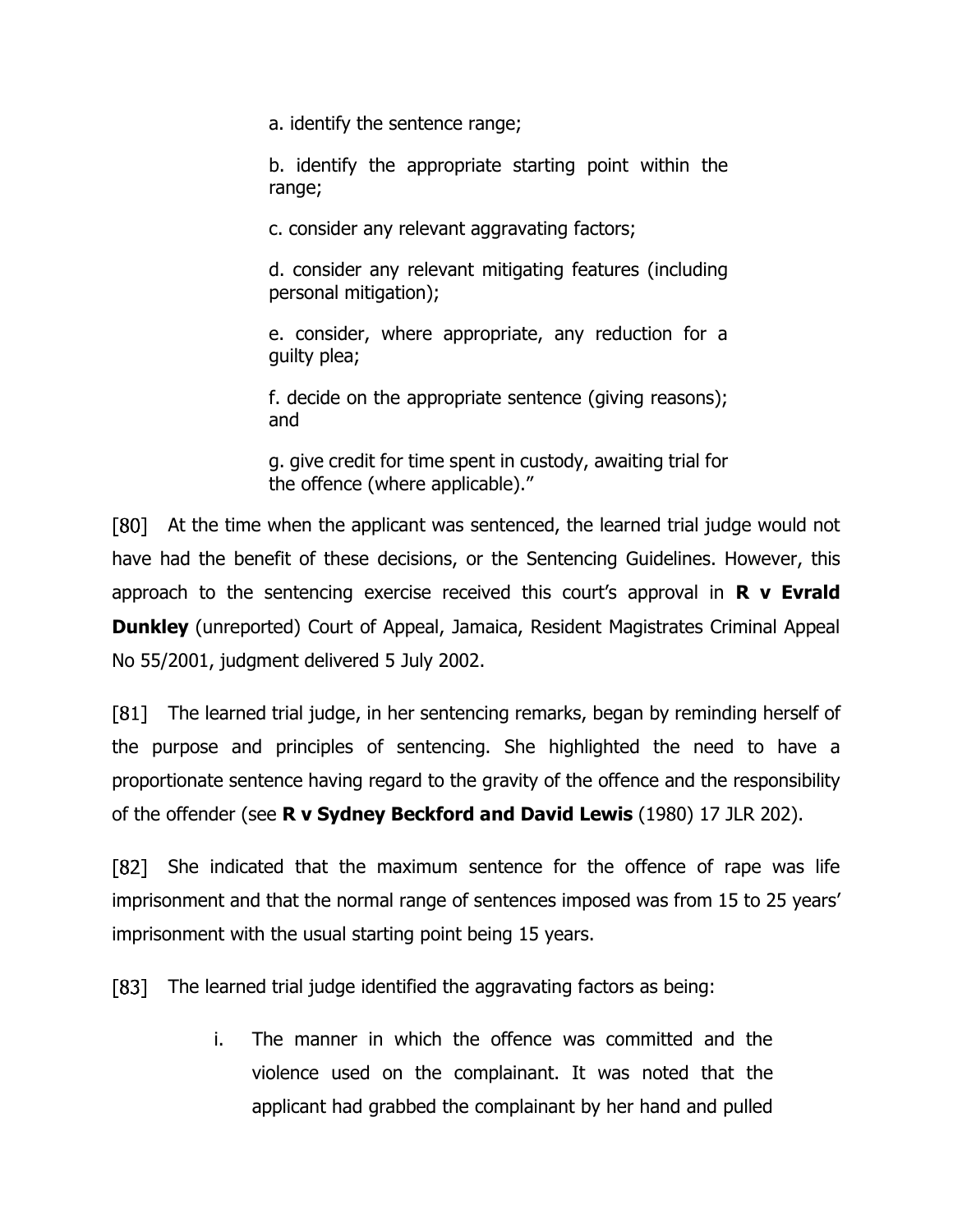her into his house despite her protestations; a fight ensued between them during which, the applicant produced a knife and the complainant was injured;

- ii. The evidence of the complainant that whilst she was urinating on the floor the applicant came and had sexual intercourse her; and
- iii. The fact that the complainant left the house "literally" naked.

[84] The learned trial judge, although she acknowledged that there were mitigating factors, did not go further and identify those factors. She did, however, indicate, that the applicant's witnesses spoke of his good character. It is unclear whether any other factors were considered by her. She said:

> "Are there any mitigating circumstances in relation to you? Yes. Although your counsel didn't say it, but you have two previous convictions, firearm and ammunition, albeit it was committed in 2006, I believe the record shows.

> Your character witnesses, I will not, I will just bear in mind that does not have a bearing on the sentence I impose on you. I will pose emphasis on the fact that the nature and circumstances under which the offence which you have committed, for which you are convicted, was committed. Your four witnesses gave evidence that you are a quiet and good person,…they were not aware apparently that you have two previous convictions and for the offence of illegal possession of firearm and ammunition."

[85] The learned trial judge ultimately found that the mitigating factors were outweighed by the aggravating factors. She also stated that "…the mitigating circumstances that I find, which is, you have no previous convictions, that is the only mitigating factor in the circumstances which could suffice". The learned trial judge then concluded that a sentence of 25 years' imprisonment with the stipulation that the applicant serves 20 years before being eligible for parole was appropriate. No consideration was given to the eight months that the applicant spent in pre-trial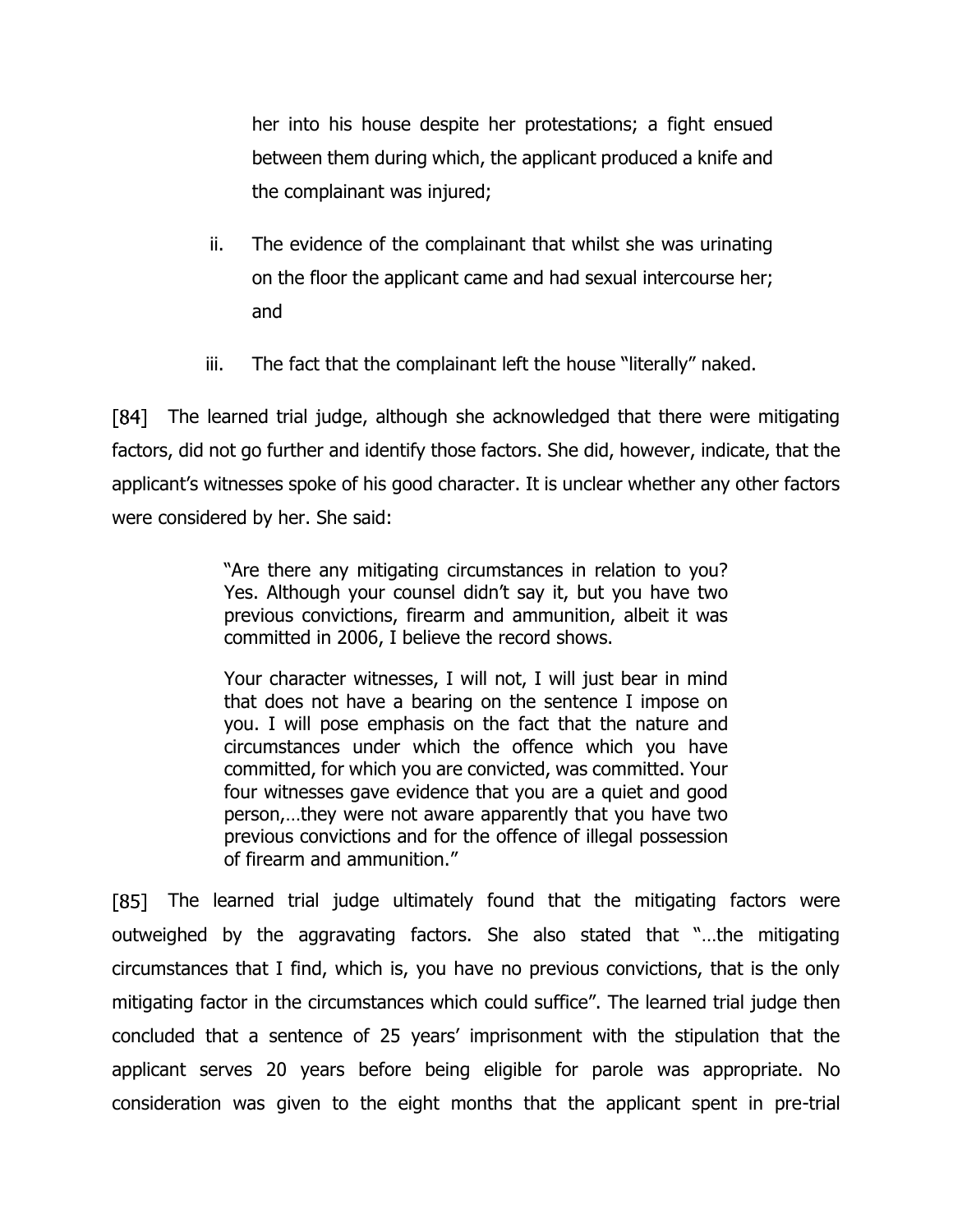detention. It is settled that full credit must be given for time spent in custody. This issue was addressed by Morrison P in **Meisha Clement v R** who stated thus:

> "[34] … in relation to time spent in custody before trial, we would add that it is now accepted that an offender should generally receive full credit, and not some lesser discretionary discount, for time spent in custody pending trial. As the Privy Council stated in **Callachand & Anor v The State** ([2008] UKPC 49, para.9), an appeal from the Court of Appeal of Mauritius –

'... any time spent in custody prior to sentencing should be taken fully into account, not simply by means of a form of words but by means of an arithmetical deduction when assessing the length of the sentence that is to be served from the date of sentencing'."

See also **Romeo Da Costa Hall v The Queen** [2011] CCJ 6 (AJ).

[86] In the circumstances, in accordance with the established practice of the court, we will proceed to consider the question of sentence afresh.

[87] Section 6(1)(a) and (2) of the Sexual Offences Act (the Act) provides as follows:

"6 (1) A person who  $-$ 

(a) commits the offence of rape (whether against section 3 or 5) is liable on conviction in a Circuit Court to imprisonment for life or such other term as the court considers appropriate, not being less than fifteen years: …

(2) Where a person has been sentenced pursuant to subsection (1) (a) or (b) (ii), then in substitution for the provisions of section 6 (1) to (4) of the Parole Act, the person's eligibility for parole shall be determined in the following manner: the court shall specify a period of not less than ten years, which that person shall serve before becoming eligible for parole."

**F881** From our examination of cases, where the offence of rape occurred with the use of a weapon or where the complainant was abducted, the usual range of sentences, after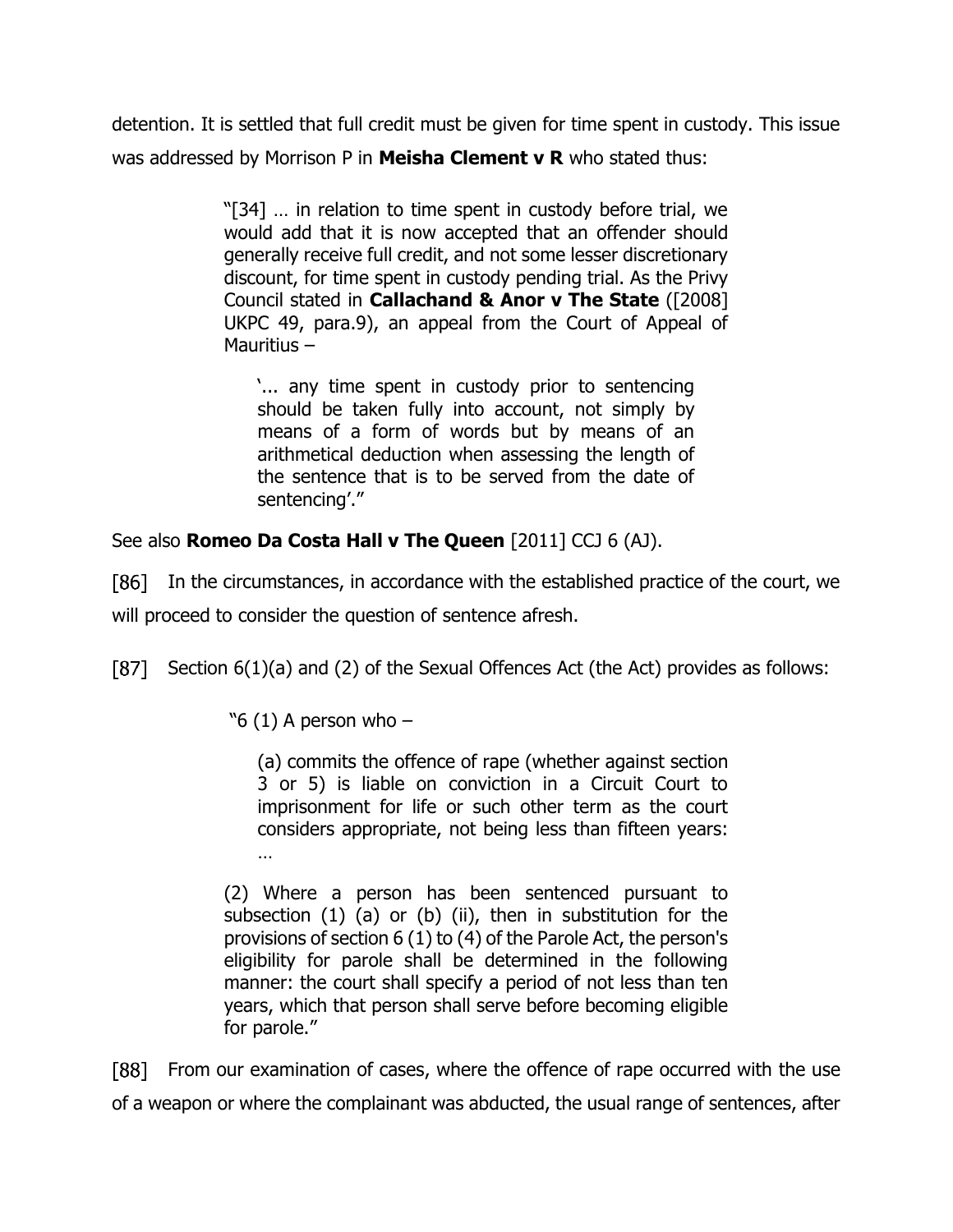a trial, can be said to be between 20 and 25 years' imprisonment (see **Paul Allen v R** [2010] JMCA Crim 79 ('**Paul Allen**'), **Sheldon Brown v R** [2010] JMCA Crim 38 ('**Sheldon Brown**') and **Oneil Murray v R** [2014] JMCA Crim 25 ('**Oneil Murray**')).

[89] In **Paul Allen**, the applicant was tried and convicted in the Western Regional Gun Court for the offences of illegal possession of firearm, rape, indecent assault and robbery with aggravation. His sentence of 20 years' imprisonment for the offence of rape was upheld by this court. In **Sheldon Brown**, the application to appeal the conviction and sentence for the offences of abduction and rape was refused. The applicant having been tried and convicted was sentenced to 10 years' imprisonment at hard labour and 20 years' imprisonment at hard labour respectively. In **Oneil Murray**, where a gun was used in the commission of two incidents of rape, the applicant was sentenced to five and 23 years' imprisonment respectively for illegal possession of firearm and rape in respect of the first incident and five and 19 years' imprisonment respectively for illegal possession of firearm and rape in respect of the second incident. The applicant had pleaded guilty. The sentences were set aside in respect of the offence of rape and sentences of 18 years and 15 years' imprisonment substituted therefor.

In **Paul Maitland v R** [2013] JMCA Crim 7, where a young woman was raped by  $[90]$ two men after being taken to an open lot, a sentence of 30 years' imprisonment was imposed for one of the accused men. On appeal, the sentence was reduced to 23 years taking into consideration the fact that the appellant was 35 years old at the time of conviction and did not use a firearm in the commission of the offence.

[91] In the instant case, taking into account the usual range of sentences for these types of offences, which involves abduction and the use of an offensive weapon during the commission of the offence, a reasonable starting point, in our view, would be 20 years' imprisonment. The aggravating factors are:

(1) The prevalence of the offence in Jamaica;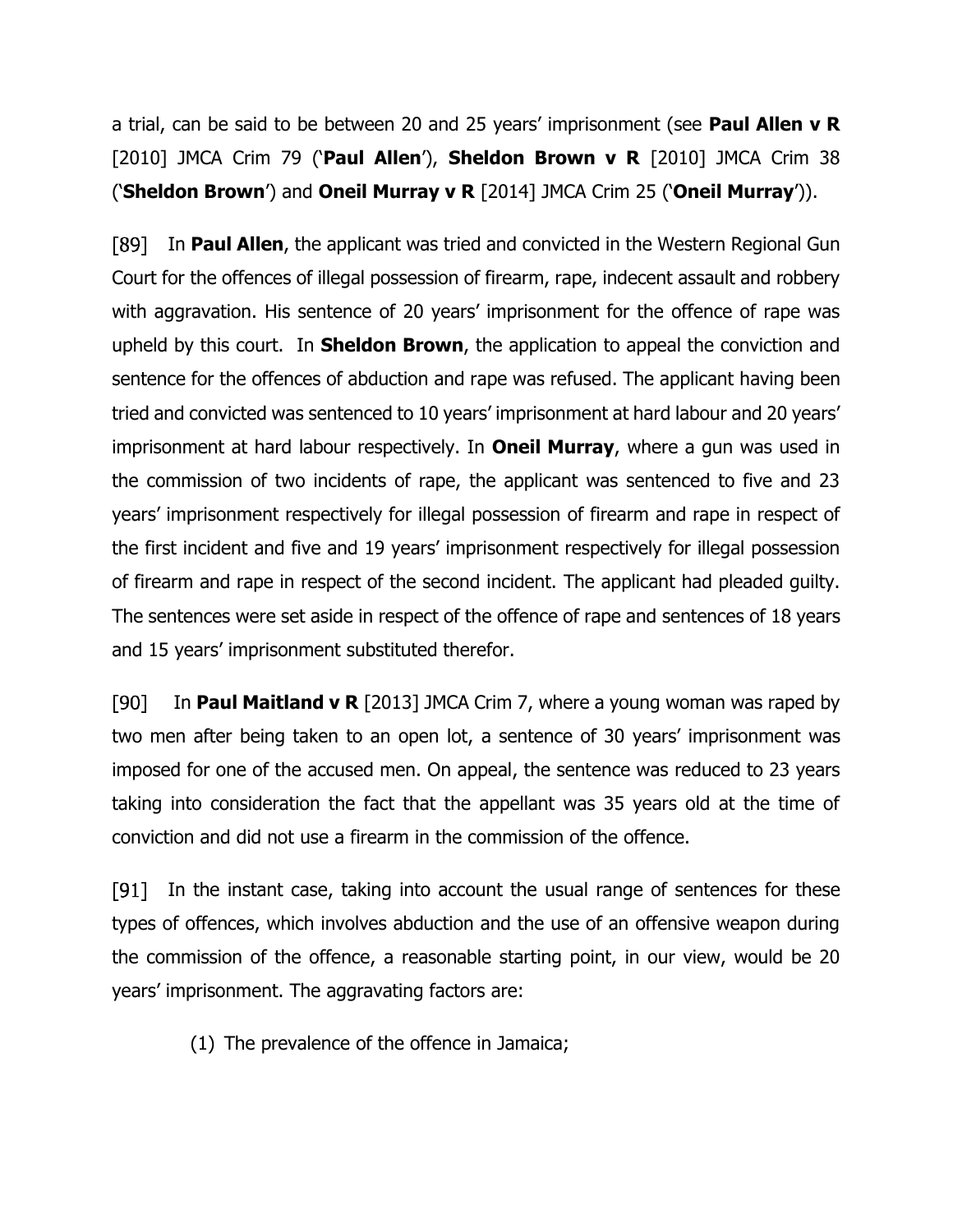- (2) The detention of the complainant after the applicant dragged the complainant into his house;
- (3) The injury to the complainant's head when she was being dragged through the gate and that caused to her finger by the knife;
- (4) The parties were known to each other;
- (5) The applicant's cutting off the complainant's shorts to restrain her liberty;
- (6) The complainant having to resort to urinating on the floor when the applicant refused to let her go to the bathroom; and
- (7) The indignity suffered by the complainant caused by applicant's destruction of her clothing which left her naked until her family arrived.
- $[92]$ The mitigating factors are:
	- (1) The applicant has no previous conviction for a similar offence;
	- (2) The applicant's favourable social enquiry report; and
	- (3) The evidence of his witnesses that he was of good character albeit that the mitigating force of this would have been significantly eroded by his previous convictions for firearm offences which were not yet spent.

[93] When the aggravating factors are balanced with the mitigating factors, we are of the view that the aggravating factors far outweigh the mitigating factors. The aggravating factors would increase the sentence to no less than 27 years' imprisonment and the mitigating factors would reduce the sentence to no less than 25 years' imprisonment. We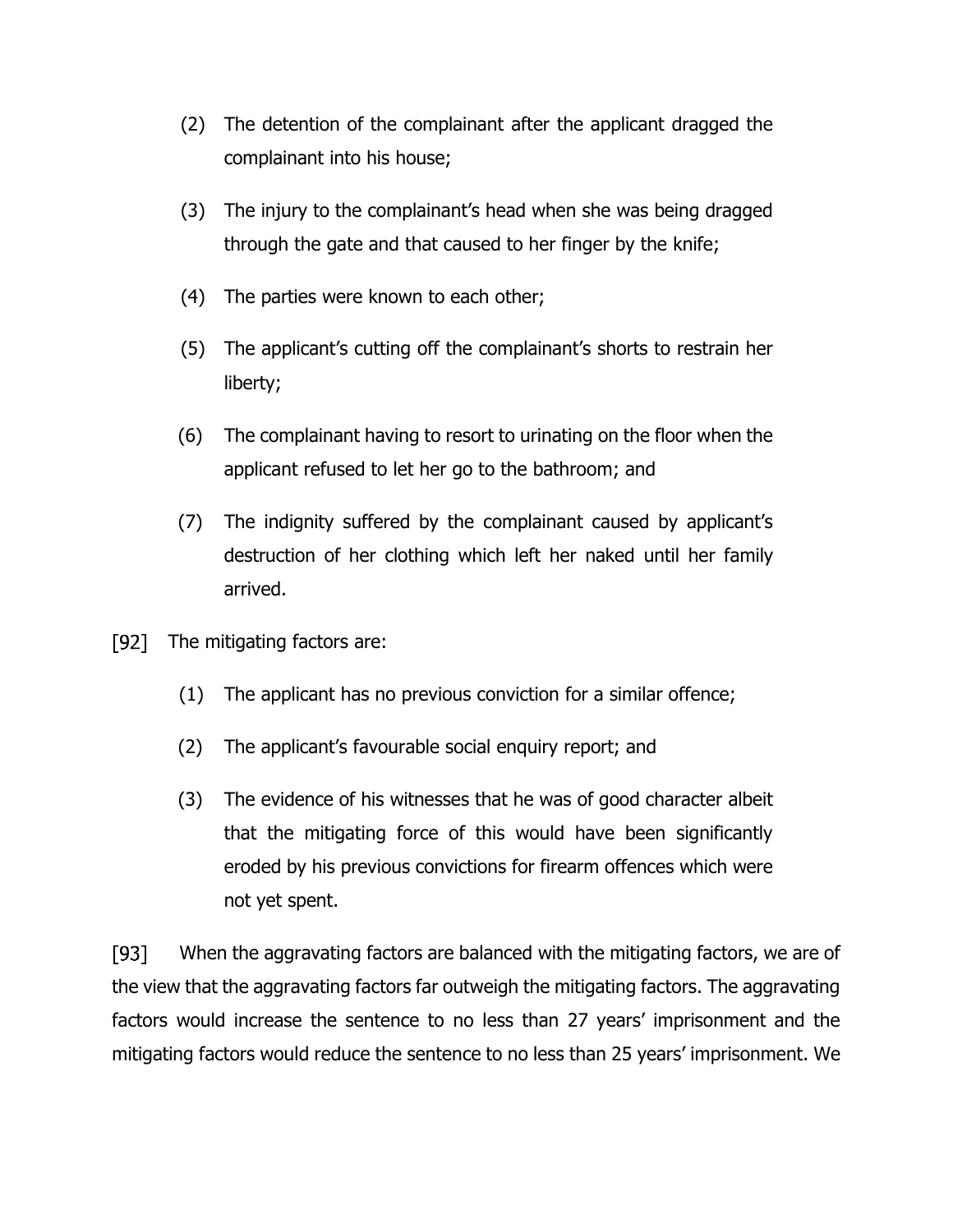find no fault with the sentence imposed by the learned trial judge, save and except her failure to take into account the time that the applicant spent in custody.

The applicant spent eight months in custody. When full credit is given for the time [94] spent in custody awaiting sentence, the sentence would be 24 years and four months' imprisonment. We are of the view that, in the interests of justice, the period before which he would be eligible for parole ought to be similarly adjusted given the resultant reduction in the determinate sentence. Accordingly, the period before which the applicant would be eligible for parole, would be 19 years four months.

## **Disposal**

 $[95]$ In all these circumstances, we therefore make the following orders:

- (1) The application for permission to appeal conviction is refused.
- (2) The application for permission to appeal sentence is granted.
- (3) The hearing of the application for permission to appeal sentence is treated as the hearing of the appeal.
- (4) The appeal against sentence is allowed.
- (5) The sentence of 25 years' imprisonment, with the stipulation that the applicant serves 20 years before being eligible for parole, is set aside. Substituted therefor is a sentence of 24 years' and four months' imprisonment with the stipulation that the applicant serves 19 years and four months before being eligible for parole, taking into account the eight months spent in pre-sentence custody.